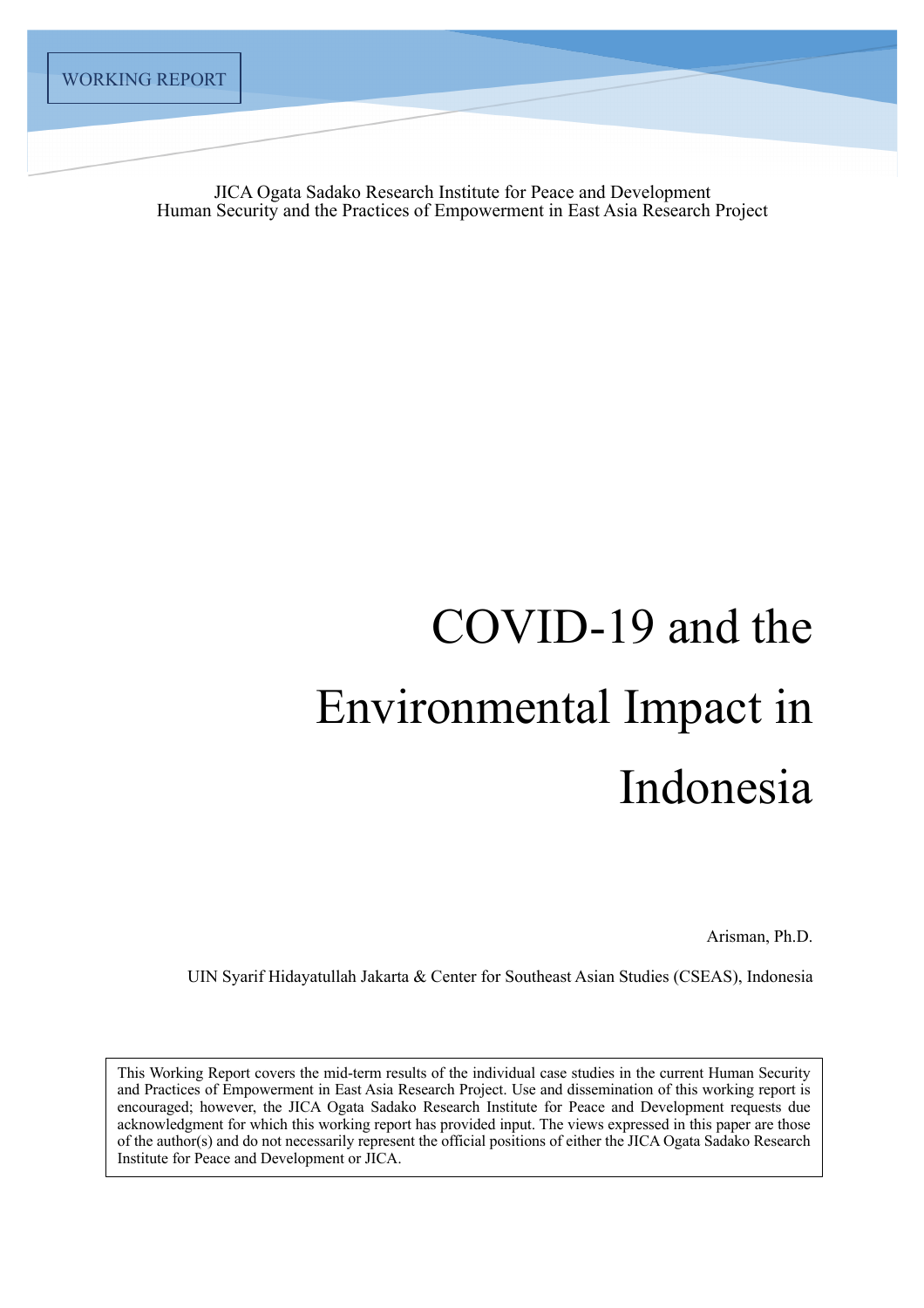# **COVID-19 and the Environmental Impact in Indonesia**

Arisman\*

# **Abstract**

The environment is an integral component of human security. The emergence of COVID-19 as a global health challenge in the twenty-first century has had polarizing repercussions on the health of the environment. While lockdown measures have helped to reduce air pollution, restrictions on movement have increased the frequency of online shopping, which in turn, has increased the amount of plastic packaging used. The increasing prevalence of disposable personal protective equipment (PPE) made from plastic, such as masks and gloves, has further added to the amount of plastic waste produced during the COVID-19 pandemic. As one of the biggest emitters of plastic pollution, Indonesia has had to deal with an increase in plastic waste during the pandemic. This article will analyze the implications of COVID-19 on environmental security in Indonesia. Following a case study on the increase in plastic pollution and its effects on the environment, the article will provide a brief explanation of the lessons learned during COVID-19 and policy recommendations to address the resulting environmental and human security threats.

**Keywords:** COVID-19, Environmental Security, Plastic Pollution, PPE.

<sup>\*</sup>Arisman, Department of Development Economics, Faculty of Economics and Business, UIN Syarif Hidayatullah Jakarta & Center for Southeast Asian Studies (CSEAS), Indonesia  $(arisuin@gmail.com)$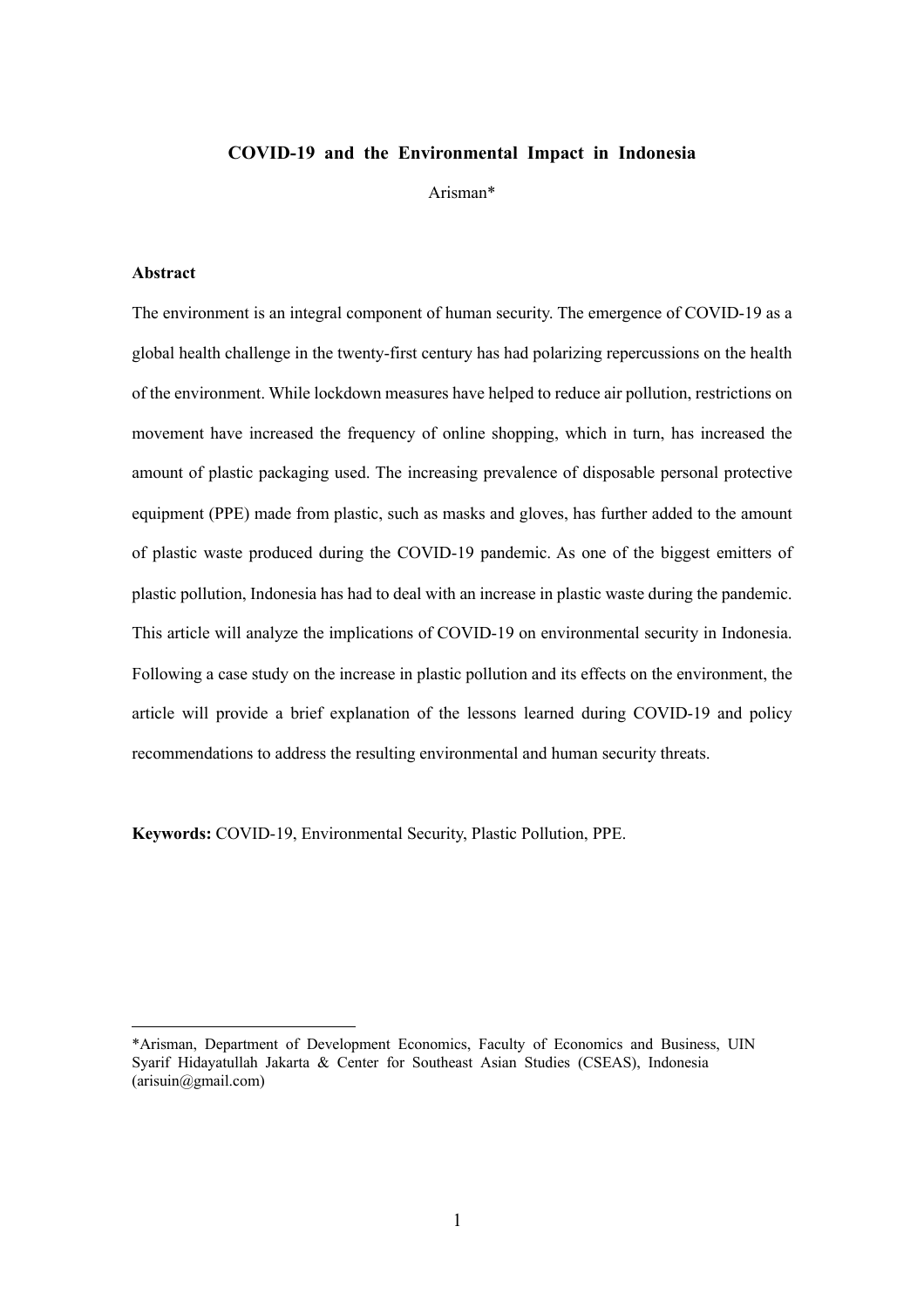## **1. Introduction**

Environmental security is an emerging concept that has its roots in the development of the human security concept during the post-Cold War period. Human security is a concept that extends the referent object of security from nation-states to include individual human beings. The human security concept aims to ensure that the needs of individuals are ensured in relation to the economy, politics, food, health, environment, as well as the community. It sets normative standards of security that guarantee individual persons not only their freedom from fear and want but also their dignity and empowerment in society (Mine, Gómez, and Muto 2019). In formulating solutions to crises such as the COVID-19 pandemic, human security calls for people-centered, comprehensive, and context-specific measures that strengthen the protection and empowerment of all individuals and communities (UNGA 2012).

Human security is also a concept that is formed as a norm-complex, which means that it is comprised of various norms from different aspects of human life, such as those mentioned above, and that these norms and components are all interconnected. Thus, disruption to the security of the environment, for instance, is one aspect that affects human well-being and can consequently threaten the security of individuals. Sources of threats to human security can be derived from the earth's natural systems, the living systems of plants and animals, as well as a social system that is anthropogenic in nature (Mine, Gómez, and Muto 2019). In this sense, threats to human security can be derived from environmental insecurity.

Environmental security regards the natural ecosystem as the main object to be protected (Dermawan et al. 2019). In this context, sustainability of the natural environment is a value that needs to be maintained or achieved. Thus, humankind is perceived to be the main source of threats and our behavior can threaten the security of the environment (Brauch 2005). Despite perceiving humankind as a threat, however, environmental security still sees human anthropology and natural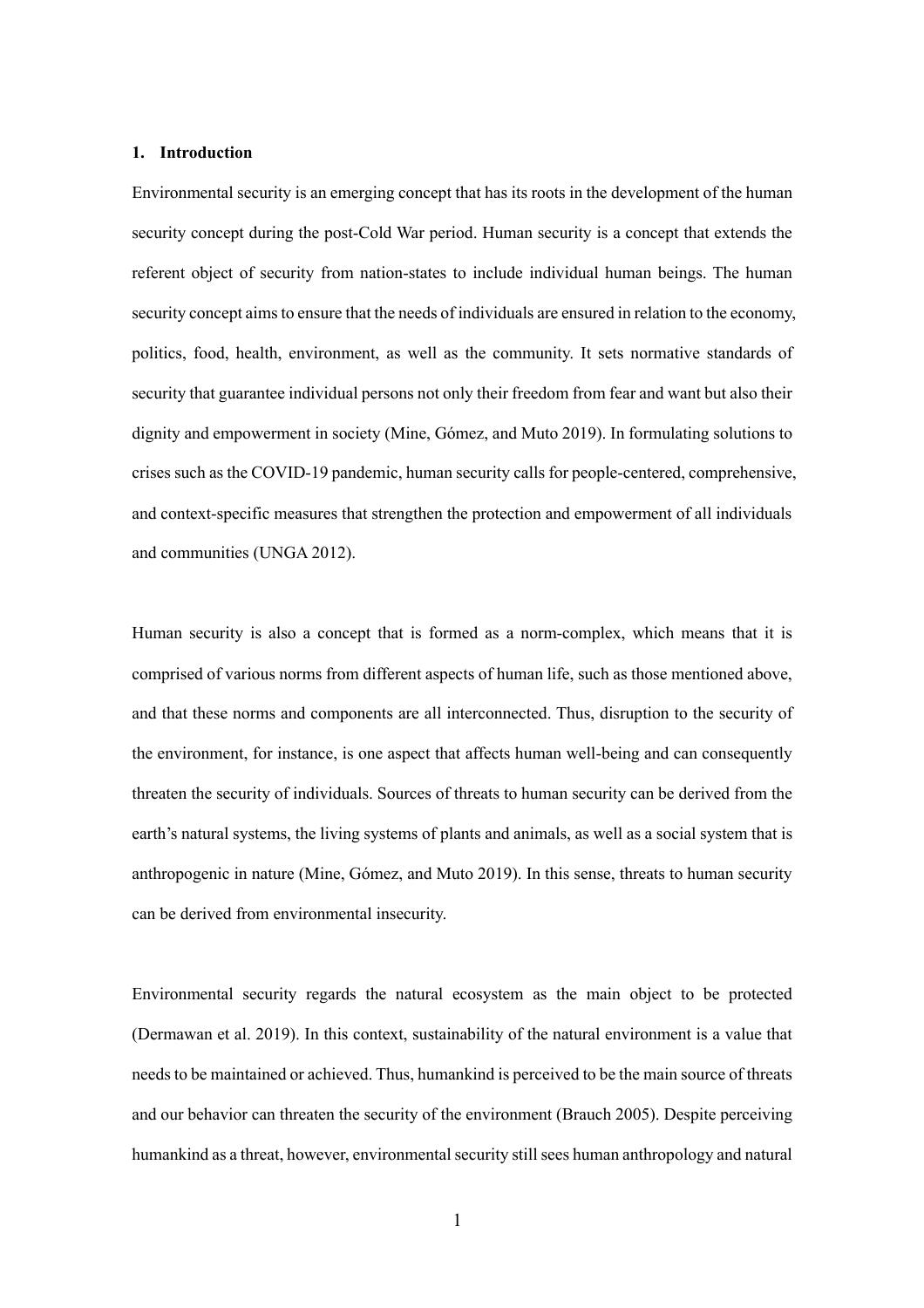conditions as having a reciprocal relationship. The threats to humanity resulting from the damage to the natural environment are mostly caused by human actions. This means that humans can be both the victim and the cause of the environmental insecurity.

Natural events such as earthquakes and man-made events such as deforestation can have significant effects on the stability of the natural ecosystem and the overall security of the environment. Like these two challenges, the newly discovered COVID-19 infection among humans, which had become a global pandemic by January 30, 2020, has affected the overall security of the global environment in the 21st century, both positively and negatively.

COVID-19 is the third highly pathogenic coronavirus to have infected the human population in the twenty-first century (El Zowalaty et al. 2020). The virus initially infected humans through animal-to-human transmission. It continues to spread globally through human-to-human transmission, whereby the respiratory droplets of the infected person are the most likely vehicles of transmission. The droplets carry the virus into the air and can linger on various types of solid surfaces. When a person is exposed to the infected droplets or surface, the virus can then enter the human body through the nose or mouth. Once it enters the body, it can cause inflammation in the lungs, causing damage that may lead to death. To date, there have been more than 100 million COVID-19 cases, with more than 2 million deaths worldwide (Worldometer 2021). It has led to one of the largest quarantines in the 21st century after the MERS pandemic. Despite the COVID-19 pandemic being a global health emergency that will have severe consequences for the global economy, it has also created disruptions to the natural environment.

#### **2. Case Study on the Environmental Impact of COVID-19 in Indonesia**

There have been very divergent repercussions of COVID-19 on the environment in Indonesia. On the positive side, directives to maintain physical distancing and large-scale quarantines have led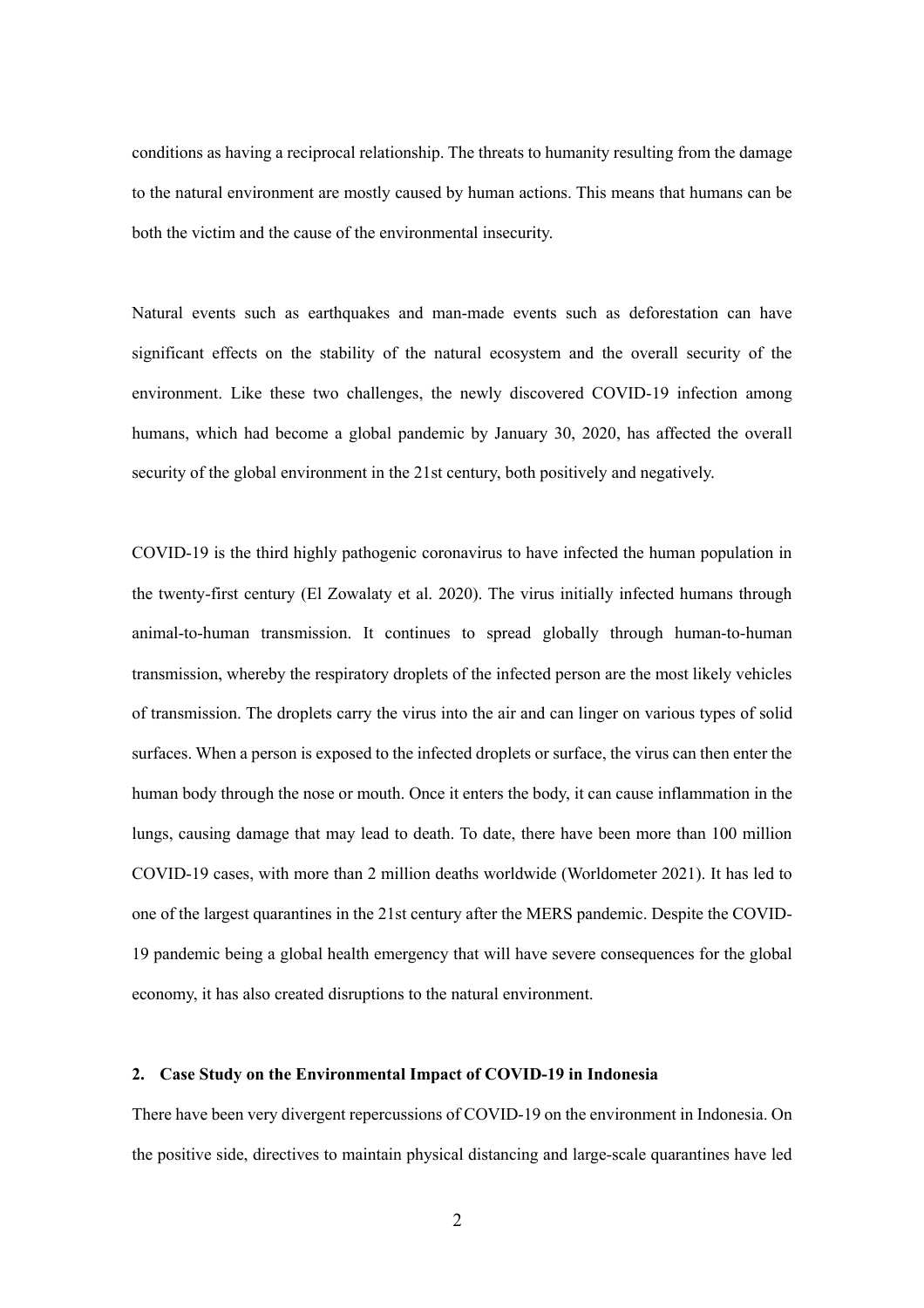to a substantial reduction in commuter travel and shifted many jobs shift from the office to the home under work-from-home directives. The large-scale travel restrictions imposed by the majority of countries affected during the first months of the global pandemic led to a 25% decrease in air pollution emissions globally from motor vehicles, such as cars, motorbikes and trucks (El Zolawaty 2020; Khan, Shah, and Shah 2021; Rugani and Caro 2020; Zambrano-Monseratte 2020).

Moreover, international air travel was substantially reduced by between 60% and 95% due to travel restrictions. This resulted in a big decline in CO2 concentration in the Earth's atmosphere (UNCTAD 2020). The reduction in air pollution during quarantine can be seen in the clear skies over cities previously affected by emissions from intensive industrial activities. The lockdown policy that still continues in some parts of the world demonstrates the direct relation between air pollution levels and economic activities that come from the energy consumption of industrial factories and transportation.

Other than reduced air pollution, there has been improvement in the water quality of rivers around the world that had been heavily polluted before the pandemic. The closure of factories and commercial establishments, such as those comprising tourism industries, has led to reductions in water pollution from chemicals and waste produced as a result of such activities. It is perceived that reductions in water pollution will have positive effects on aquatic life in the sea and rivers across the globe. Scientists, however, are still conducting research on the detailed effects of lockdowns on marine life (Khan, Shah, and Shah 2021). These positive impacts of COVID-19 lockdown policies on the environment have provided opportunities for countries to undertake reforms of how they conduct their economic activities so that they will be able to maintain the improved quality of the environment that has resulted from reduced economic activities, even after the pandemic has been resolved.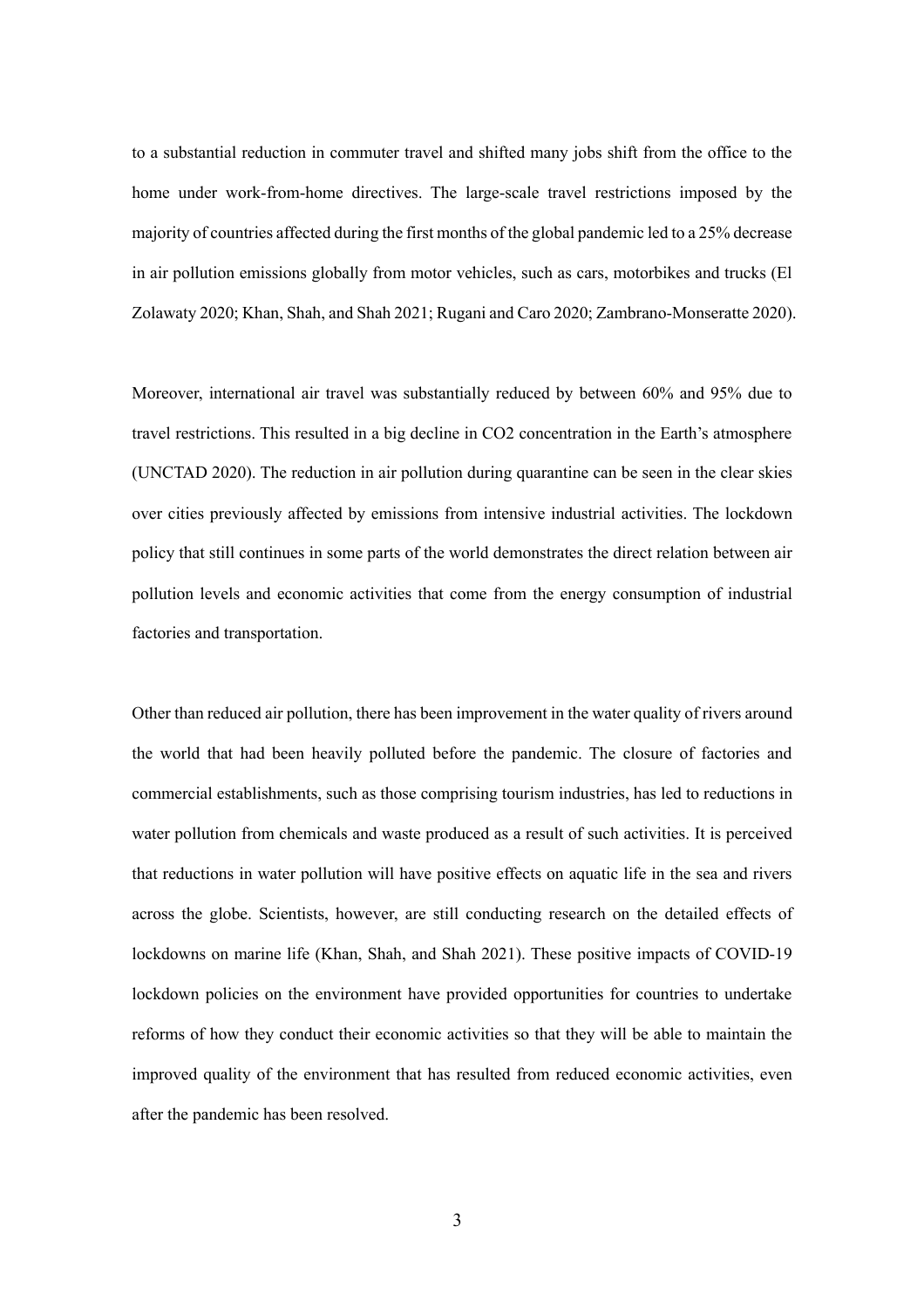| ivieasures on The Environment                       |                                                                                                                  |  |  |  |  |  |  |
|-----------------------------------------------------|------------------------------------------------------------------------------------------------------------------|--|--|--|--|--|--|
| <b>Positive impacts</b>                             | <b>Negative impacts</b>                                                                                          |  |  |  |  |  |  |
| • Increased outdoor air quality                     | • Decreased indoor air quality                                                                                   |  |  |  |  |  |  |
| • Decreased pollution noise                         | • Increased medical waste                                                                                        |  |  |  |  |  |  |
| • Decreased household food waste                    | • Decline in waste recycling with<br>increase in incineration and<br>landfilling                                 |  |  |  |  |  |  |
| • Decreased energy consumption and GHG<br>emissions | • Increased disinfection routines with<br>hazardous chemical substances in<br>household and outdoor environments |  |  |  |  |  |  |
| Global decrease in wildlife trade                   | • Increased ecological risk to natural<br>ecosystems due to the use of<br>disinfectants                          |  |  |  |  |  |  |
| Reduction in deforestation                          |                                                                                                                  |  |  |  |  |  |  |

## **Table 2.1 Positive and Negative Consequences of COVID-19 Pandemic and Lockdown Measures on The Environment**

• Increase in surface water quality

*Source*: Patrício et al. 2020.

As demonstrated above, the environmental security context perceives humans as the main source of environmental threats, mainly as a result of human industrial activities that exploit natural resources and generate pollution output. Therefore, reductions in the intensity of anthropogenic activities are seen as a necessary means of preventing environmental stress from pollution and natural resource extraction. The lockdown imposed during COVID-19 has slowed industrial activities and reduced worker commutes, giving the natural environment a break from the exploitation and pollution generated by human economic activities. In this sense, COVID-19 has created a positive disruption in the form of carbon footprint reductions, thereby emphasizing the direct linkages between human activities and sustainability of the natural environment. Table 2.1 indicates the positive and negative impacts of COVID-19 on the environment.

Contrary to the positive impacts of lockdown on the environment, there are several negative impacts that have occurred as a result of shifts in consumption patterns due to the restrictions on movement. The most prevalent and observable negative impact of the lockdown emerged from the increased waste from single-use medical equipment and plastic packaging for online shopping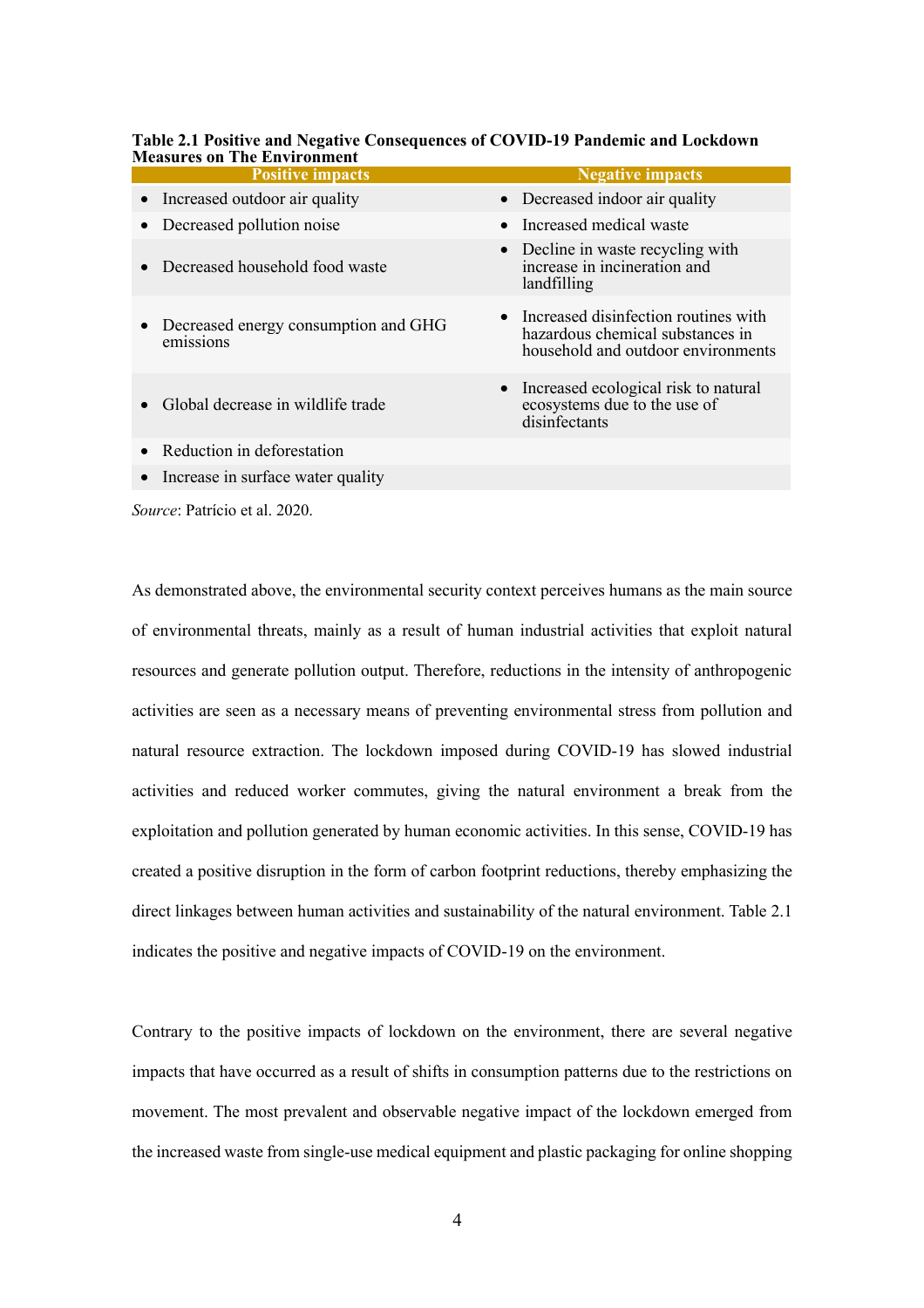or take-away consumption. This has exacerbated the existing problem of waste mismanagement, creating negative impacts on the environment (Dwinantoaji, and Sumarni 2020). During the COVID-19 lockdown, the prevalent use of plastics for packaging of online deliveries and personal protective equipment (PPE), including facemasks, has resulted in a huge increase in the amount of plastic waste produced globally (Praveena, and Aris 2021; Klemeš et al. 2020). In Indonesia alone, there has been a 30% increase in medical waste generation comprised of plastic PPE during the first wave of the COVID-19 lockdown (Sutrisno, and Meilasari 2020). This surge in plastic medical waste is accompanied by an underprepared plastic medical waste management system, increasing the effects of waste mismanagement and microplastic contamination from the estimated 159 million medical facemasks that have been produced since the first COVID-19 patient was identified in Indonesia (Sangkham 2020; Aragaw 2020). The mismanagement of plastic waste from PPE adds to the burden of the existing national and global plastic pollution problem that persists in the environment (Turner, Arnold, and Williams 2020). This additional problem poses more threats not only to the environment but also to the health, social and economic well-being of the global public, as plastic can be carriers of toxic and carcinogenic pollutants (Graca et al. 2014; Thaysen et al. 2018).

In addition, despite the claim that the lockdown measures have helped in decreasing the amount of the illegal trade in wildlife and deforestation, a prolonged absence of environmental protection workers in national parks and conservation zones following stay-home orders may have increased opportunities for illegal fishing, deforestation and the hunting of wildlife (UNCTAD 2020). With the stoppage or massive reduction of ecotourism activity, people who economically rely on the income from tourism may seek alternative means to provide their households with food and an income. This may further increase the risk of fragile ecosystems being exploited, which could in turn also contribute to the increase in illegal activities that disrupt the environment and the wellbeing of the natural ecosystem.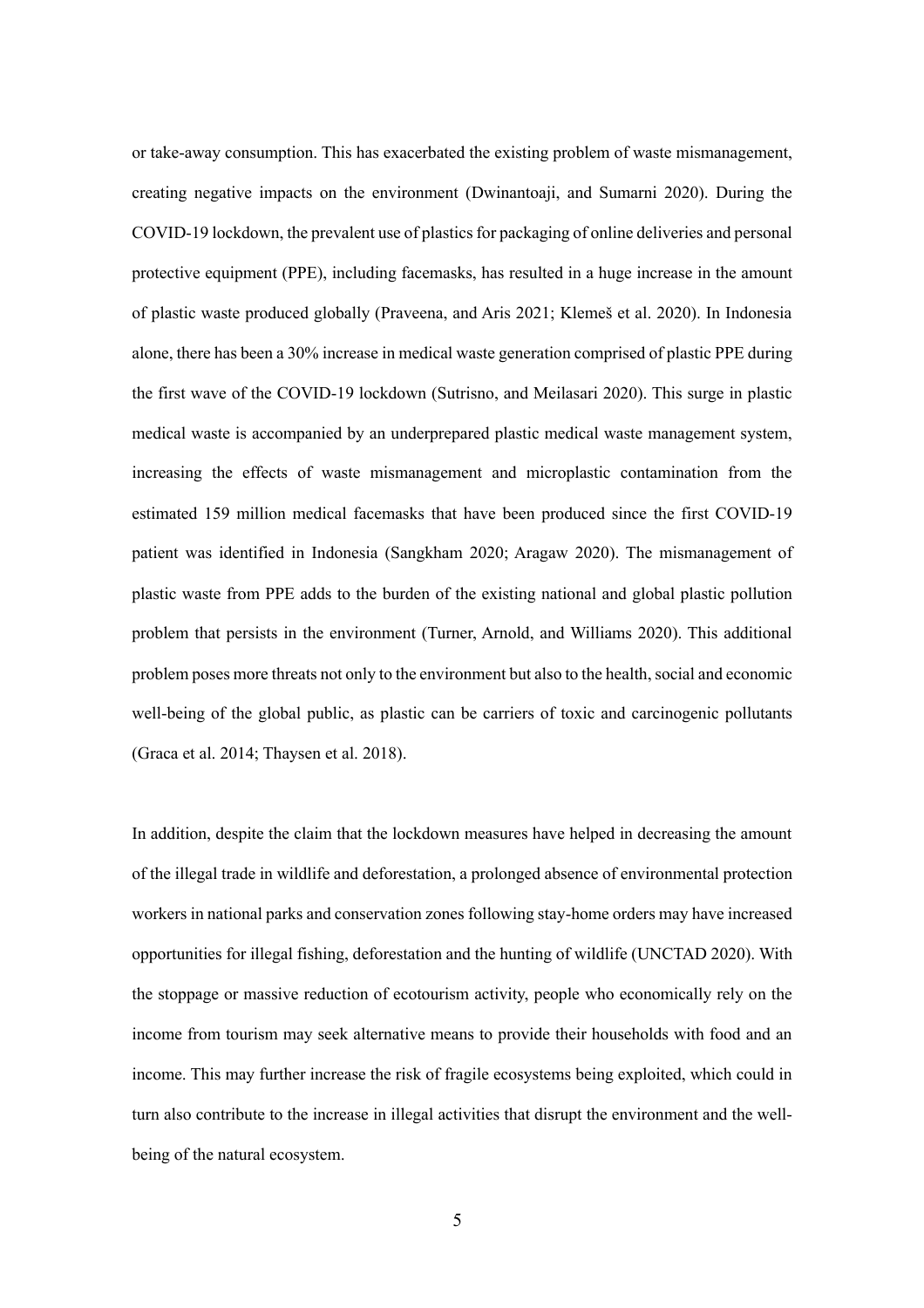#### **3. COVID-19 and Plastic Pollution in Indonesia**

The issue of plastic pollution had become one of humanity's greatest challenges even before the COVID-19 pandemic. The greatest issue of plastic waste during the pandemic has been the massive amount of waste from plastic personal protective equipment, such as masks and gloves, being mixed in with normal household waste (Ouhsine et al. 2020) and littering of the natural environment as well as residential areas. Recently, images of plastic PPE waste piling up in rivers and dumpsites, particularly in areas of Indonesia where the number of COVID-19 cases are high, have been circulating on the media. From this phenomenon, a clear link between inequality and vulnerability can be identified. Those who are the most affected by pollution are at the same time at the greatest risk of having severe symptoms of COVID-19. Therefore, their pre-pandemic environmental vulnerability caused by existing inequality continues to undermine their health and resilience even in times of the COVID-19 spread.

Indonesia is the second biggest polluter of plastic waste in the world after China (Jambeck et al., 2015; Lebreton et al. 2017). With a population of more than 270 million people and rapid urbanization, Indonesia generates more than 63 million tons of plastic waste per year and between 552 thousand–1.29 million tons of this leaks into the ocean, creating problems for the marine ecosystem (Ministry of the Environment and Forestry RI 2020; World Bank 2020). Plastic waste mismanagement and leakage into the ocean have occurred as a result of the absence of sufficient waste management infrastructure with the capacity to manage the increasing waste generation in Indonesia. The plastic waste problem has led to economic losses for Indonesia that amounted to US\$138 million in tourism in 2018 alone and has posed a threat to the sustainability of both land and marine ecosystems.

The risk posed by COVID-19 to achieving such targets in waste reduction has become apparent from the huge increase in waste from PPE and food packaging. The large-scale lockdown imposed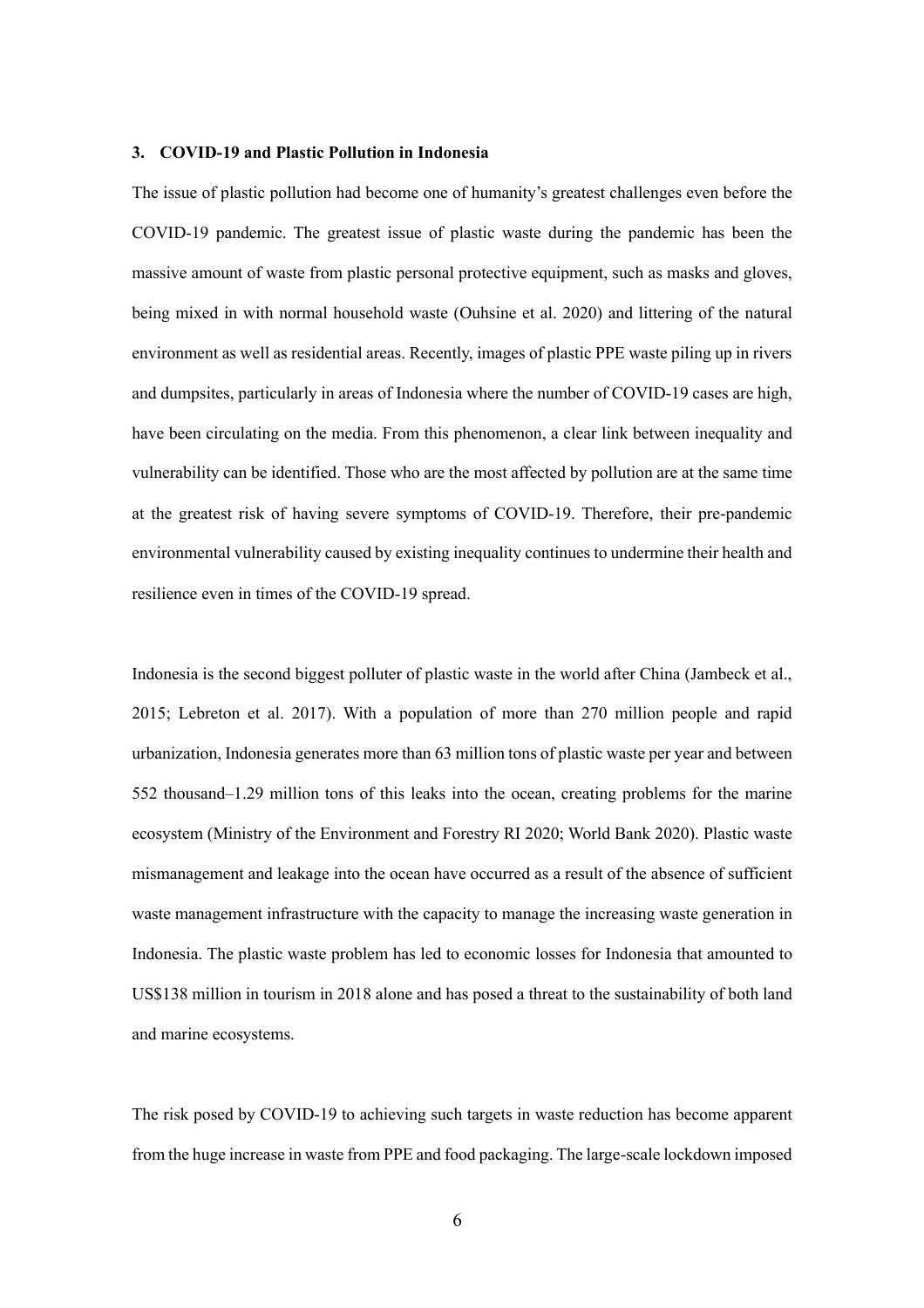through Government Regulation No.21/2020 during the pandemic has caused a paradigm shift in the form of waste generated, whereby single-use plastic waste from medical equipment such as masks, plastic face shields and hazmat suits, as well as single-use packaging from online shopping, have comprised a large portion of plastic waste generation. Plastic PPE waste has been found in rivers that flow past the Jakarta, Bogor, Depok, Tangerang, and Bekasi (JABODETABEK) areas, such as the rivers Cilincing and Marunda that lead toward the Jakarta Strait. A 5% increase of waste in the this river system occurred over the course of the two months at the beginning of the pandemic, March to April 2020 and 46% of the waste consist of plastic PPE (Cordova and Nurhati 2020). As can be seen from Table 3.1, during the first two months of lockdown measures in Indonesia, the largest contributor of plastic PPE to waste generation in the Cilincing and Marunda Rivers was comprised of medical masks, followed by plastic raincoats likely used as replacements for hazmat suits.

|                                                   | <b>Marunda</b>       |                      |                      |                      | <b>Cilincing</b>     |                      |                      |
|---------------------------------------------------|----------------------|----------------------|----------------------|----------------------|----------------------|----------------------|----------------------|
| <b>Types of</b><br><b>PPE Waste</b>               | Amount $(\% )$       |                      | Weight (%)           |                      | Amount $(\% )$       |                      | Weight<br>(%)        |
|                                                   | <b>March</b><br>2020 | <b>April</b><br>2020 | <b>March</b><br>2020 | <b>April</b><br>2020 | <b>March</b><br>2020 | <b>April</b><br>2020 | <b>March</b><br>2020 |
| <b>Cloth Masks</b>                                | 0.89                 | 0.86                 | 0.97                 | 1.96                 | 1.09                 | 1.05                 | 0.84                 |
| Scuba/Sponge<br><b>Masks</b>                      | 2.68                 | 3.43                 | 1.36                 | 2.03                 | 2.73                 | 3.14                 | 1.28                 |
| Medical<br>Masks                                  | 5.36                 | 6.87                 | 1.94                 | 2.16                 | 4.92                 | 6.28                 | 2.29                 |
| Gloves                                            | 2.68                 | 1.72                 | 1.4                  | 0.7                  | 2.73                 | 3.14                 | 1.28                 |
| Hazard Suit<br>Materials                          | 0.89                 | 0.86                 | 4.01                 | 3.7                  | 1.09                 | 1.05                 | 4.63                 |
| Raincoats<br>(replacement<br>for Hazmat<br>suits) | 1.79                 | 2.58                 | 5.55                 | 6.48                 | 1.64                 | 2.62                 | 3.13                 |
| Face Shields                                      | $\boldsymbol{0}$     | 0.86                 | $\boldsymbol{0}$     | 0.56                 | $\boldsymbol{0}$     | 1.05                 | 1.49                 |

**Table 3.1 The Percentage of Total Waste and Composition of PPE Waste Found at the Mouth of Cilincing and Marunda Rivers in March – April 2020**

*Source*: Cordova et al. 2020.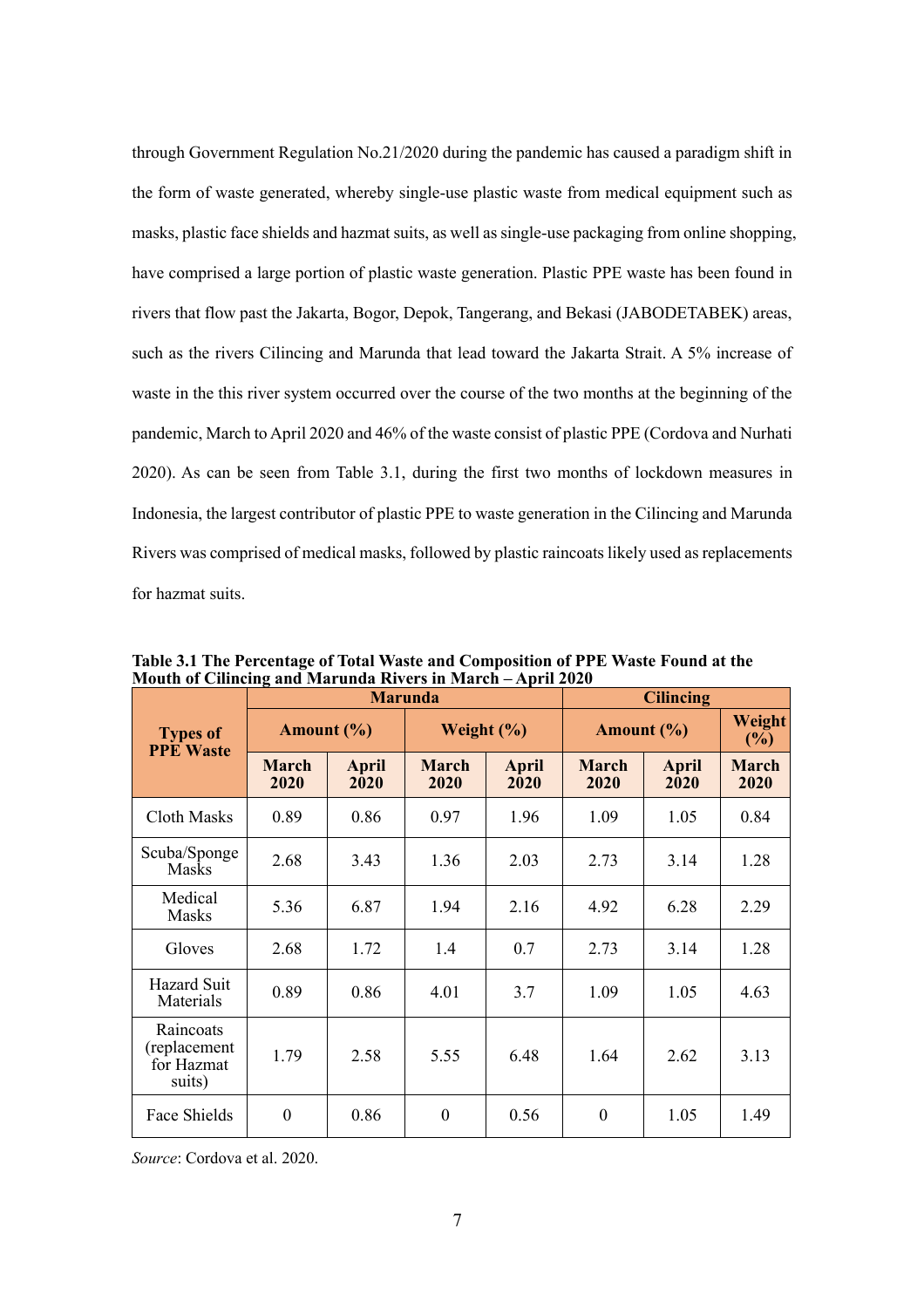The waste generated from single-use PPE, especially waste that comes directly from hospitals, can be very hazardous due to its high virus transmissivity. The existing waste management infrastructure that is currently being developed will need to address the added burden from the increases in plastic waste in a timely manner, so as to reduce waste mismanagement. As of 2019, 1220 hospitals out of 2861 hospitals in Indonesia had installed a hazardous waste management system that complies with government standards. This only amounts to 42.64% of hospitals in Indonesia that complying with government standards. Areas such as Aceh, Maluku, Jambi, Riau Islands, West Java, North and South Sumatra, East and West Nusa Tenggara, Papua, West and South Kalimantan, as well as Southeast, West and North Sulawesi report lower percentages (below 28%) of compliance compared to other parts of Indonesia (Sutrisno et al. 2020). The low rate of hospitals complying with a standardized waste management system represents an added challenge to a health system that has proved insufficient to handle the rapid increase of infected patients (Shidiq 2020). If mismanaged, plastic waste from PPE can pose a risk to public health, as waste can be a carrier of COVID-19, which can survive for up to 3 to 21 days on plastic surfaces depending on the type of plastic (Tripathi et al. 2020).

Furthermore, based on a survey conducted by LIPI, plastic waste generation in the JABODETABEK area during lockdown measures increased twofold compared to the amount before the lockdown was implemented. The surge was mostly caused by the increase in online shopping, which rose from 4.6% to 34.6%. Of the packaging used for delivery, 96% is comprised of plastic (Nurhati 2020).

## **4. The impacts on river systems**

The waste management issues posed by COVID-19 have direct effects on rivers and other major waterways in Indonesia, such as the Citarum River. Citarum River is the largest and longest river in the West Java province of Indonesia. Since the year 2002, Citarum River has been well-known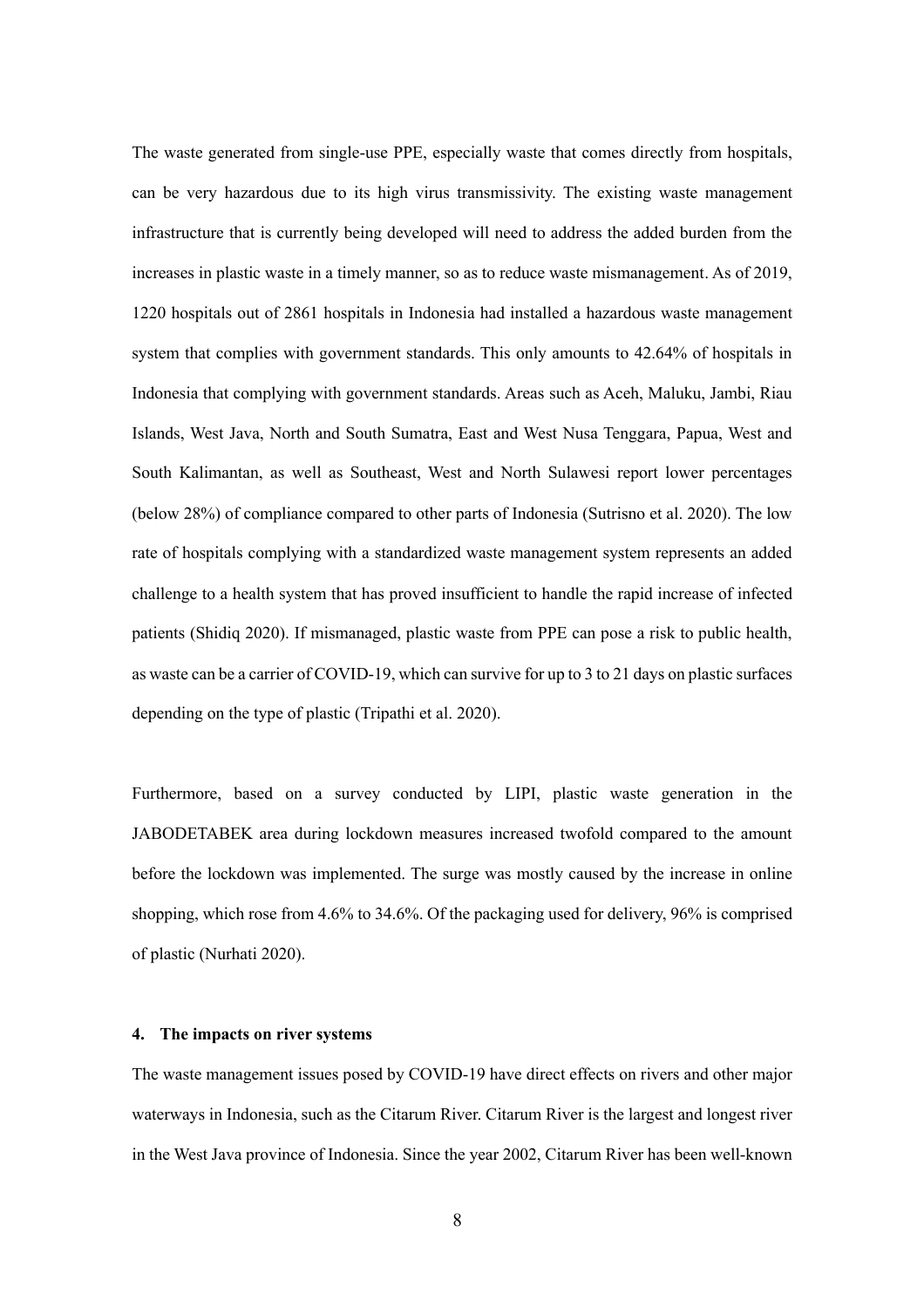as one of the world's most polluted rivers due to the high contamination of toxic chemicals and a huge amount of debris. The accumulated plastic waste flowing into the river creates the potential for flooding, since it obstructs river flow. Floods in the upstream level of the Citarum River Basin are an annual problem. These floods have occasionally hit some areas along the Citarum River Basin, which included areas located near the Cikapundung River, a tributary of Citarum, such as the Dayeuhkolot District, Baleendah District and Bojongsoang District (CSEAS 2020). The COVID-19 pandemic has disrupted the rehabilitation of Citarum (Aqil 2020). Citarum River has also suffered from the presence of plastic PPE waste, as the waste flow has not receded with an addition of waste from other waterways (Rizaldi 2020). The massive amount of pollution found in Citarum River will requires strong and concerted effort to resolve.

To further illustrate the impact an increased amount of plastic waste from PPE on the environmental security as well as the livelihoods of the people living within the vicinity of the affected areas, this paper will consider the example of the impact of pollution in the Citarum River in more detail. As Indonesia's most strategic river, the Citarum is the source of water for the Jatiluhur Reservoir, which has 3 billion cubic meters of storage capacity and is Indonesia's largest reservoir. The reservoir not only supplies clean water for the Bandung area but also provides 80 percent of the water supply to the capital city of Jakarta. As people depend on the water from the Citarum River, heavily polluted water more than 27 million people at risk of various skin diseases, ranging from scabies to infections, not to mention respiratory distress from inhaling factory smoke. In addition, poor water quality due to waste and pollution also damages the crops of farmers (CSEAS 2020). The people living in the margins of affected environments from plastic waste pollution such as the residents that rely on Citarum River for their water source, are vulnerable groups likely to feel the negative environmental impacts from the pandemic directly, and they need to be protected. The spread of infectious waste from plastic PPE will also make these groups more prone to the virus and aggravate the occurrence of floods as an increased in the amount of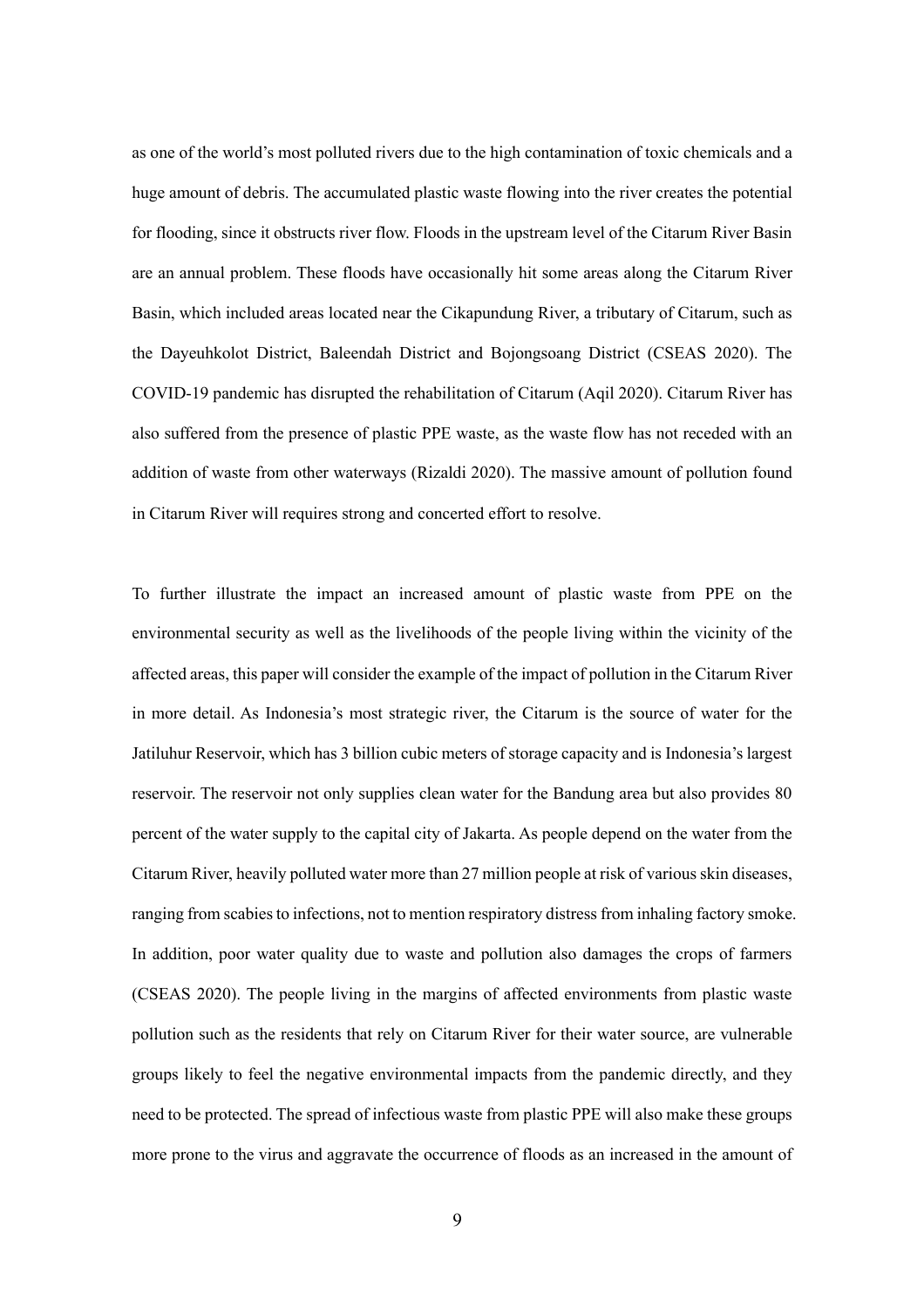waste that piled up in waterways would decrease the absorption of water runoffs.

The social groups that are most in danger of the negative effect of plastic pollution on their health and environment often come from middle to lower-income households, as this demographic is more likely to live in polluted slum areas. Such groups may expand and are prone to being pushed further below the poverty line due to the economic effects that COVID-19 brings. The economic shocks that have emerged from COVID-19 started as a negative supply shock resulting from the reduced production capacity due to lockdown and an increase in the number of infected workers (Hausmann 2020). According to research conducted by Atkeson (2020), when 10 percent of the population becomes infected, and key economic infrastructure faces severe staffing shortages. People who are employed in low-wage sectors or informal jobs are likely to be the most vulnerable to cuts in employment. This has implications for the recovery efforts to not only return the pace of plastic pollution reduction, but also to eradicate poverty that is regarded as a factor that could intervene the progress of achieving plastic reduction targets (Lema 2019; Hodal and McVeigh 2019). COVID-19 can lead to economic shocks that affect the incidence of poverty, including a decline in economic growth, which in turn reduces average household expenditures along with its distributional impact.

It cannot be denied that plastic packaging has become an essential component of household products bought by lower to middle income groups. Concerns over the role of reusable plastics as vectors for COVID-19 transmission have contributed to the reversal, strongly supported by the plastic industry, of complete bans on single-use plastics, (Prata et al. 2020). Assessment of contamination and the impact of plastic waste increase driven by the pandemic, however, needs to be carried out once the pandemic is over to provide a detailed information on the characteristic main drivers of plastic waste contamination during the pandemic, especially those that are derived from PPE (De-la-Torre et al. 2020). Thus far, one major finding on the impact of waste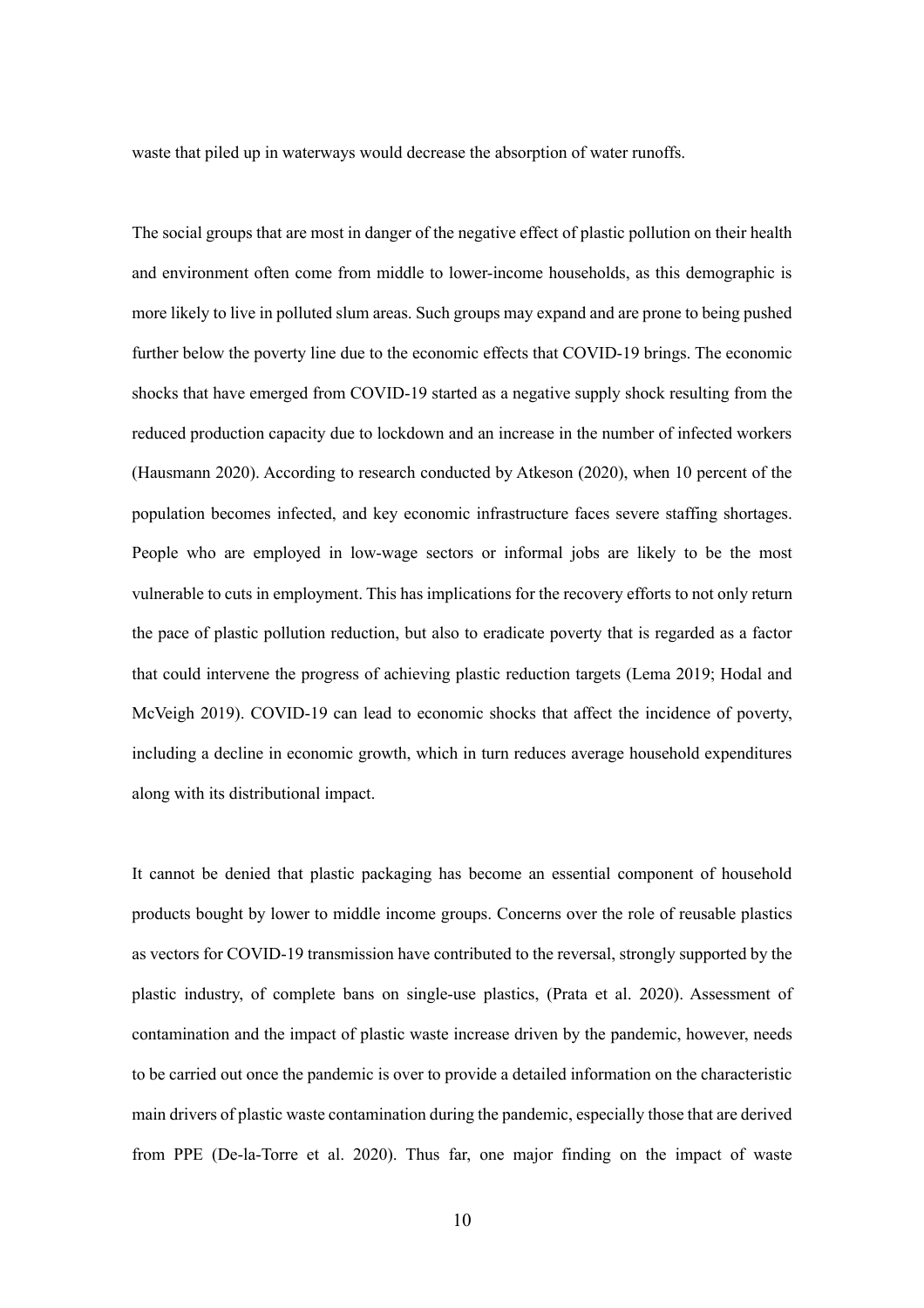management on the spread of virus that has been identified is that a 72-hour delay in the collection and disposal of waste from infected households and quarantine facilities is crucial in controlling the spread of the virus (Mofijur et al. 2021).

#### **5. Conclusion and Lessons Learned**

The increased potential of mismanaged plastic waste during the pandemic should be seen as a challenge to the current efforts in addressing both the pandemic and plastic pollution. This issue urgently needs to be overcome to reach the target of single-use plastic reductions that each nation has set in order to achieve a holistic environmental as well as human security. As the number of COVID-19 patients has not yet been fully curbed and is predicted to continue increasing, the implementation of a comprehensive and robust waste management strategy for medical and nonmedical plastic waste needs to be accelerated. This will help to prevent the spread of contaminated of plastics that can be a potential pathogen-carrier, thereby reducing the spread of the virus (Canning-Clode et al. 2020). Careful planning and strict implementation of standards, procedures, and guidelines on how to dispose of medical waste, such as facemasks, is needed in all stages of waste management, including separation, storage, collection and disposal. In making decisions on containing the surge of plastic pollution from PPE during COVID-19, governments and stakeholders should consider both environmental security as much as the human security aspects the population.

Indonesia's heavy reliance on the informal sector for waste collection and recycling needs to be evaluated, as it can pose further risks and hinderances to the sustainability and resilient growth of recycling facilities during and after the pandemic. One key point that can be addressed by the government is the need to implement measures that ensure everyone's easy access to and participation in conducting proper waste management, especially for medical waste, to curb the spread of the virus as well as the mismanagement of waste. It should be emphasized that the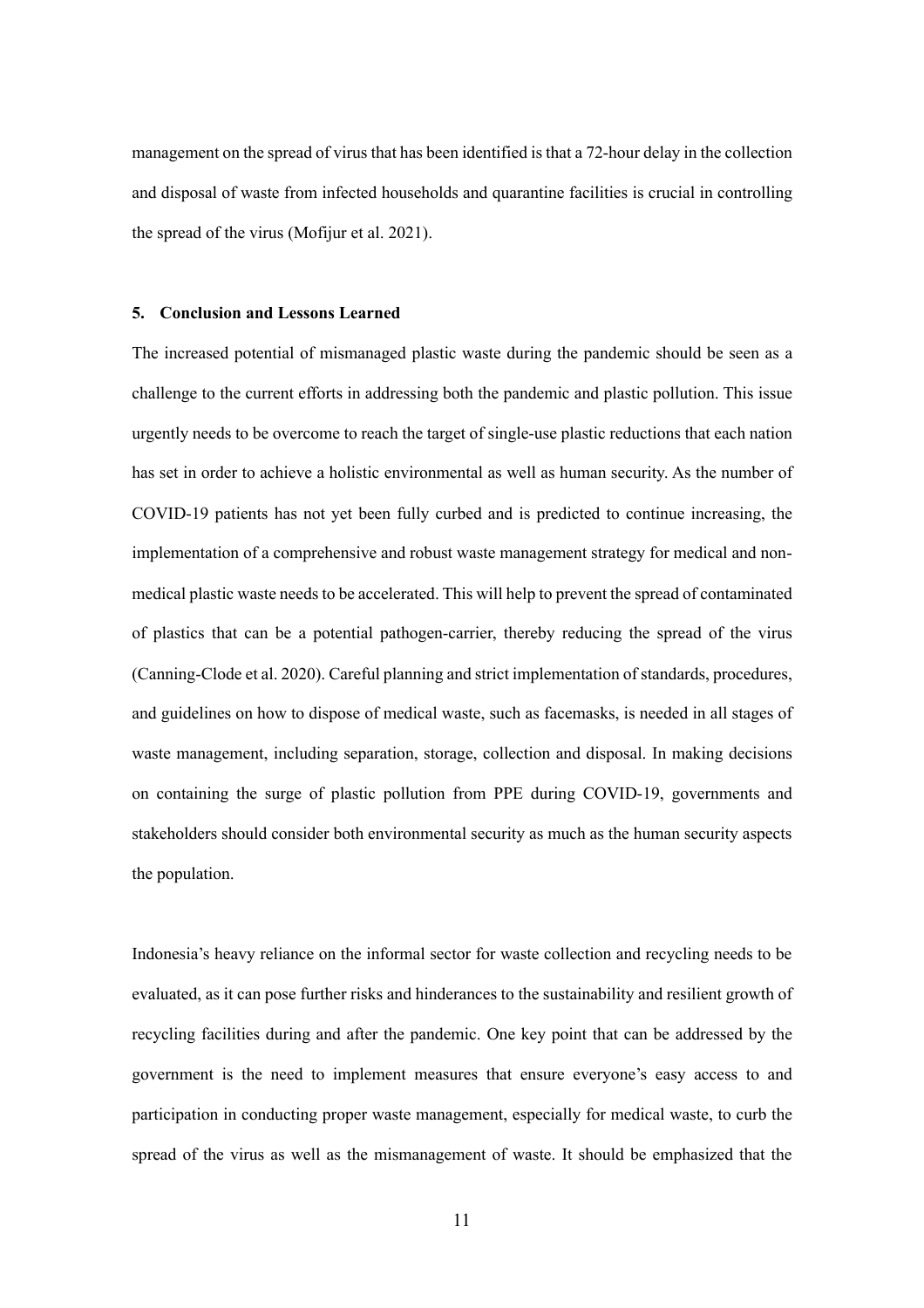responsibility to manage waste should not be placed only on the informal sector and waste processors. Instead, efforts should promote behavior change in the society towards plastic consumption and waste disposal, thus avoiding the increase in plastic pollution (Borg 2018; Heidbreder et al. 2019; Paterson 2019). It is necessary for individual consumers and well as plastic producers such as the packaging industry to start using products that are sustainable and friendly for the environment.

In Indonesia, the plastic packaging industry is one of the main contributors of plastic waste, as more than 50% of the plastic waste that circulates, originated from the packaging of food and beverage industry (UNEP 2018). Hence, it is crucial to strengthen policies that push for a more sustainable packaging production, such as the implementation of a circular economy and extended producer responsibility regulation (Bassi et al. 2020). This goal is stated in Ministerial Regulation No. 75/2019, regarding the road map for plastic reduction by producers. Moreover, clear instructions and information accountability, such as the need to "rest" plastic waste from PPE for at least 72-hours and regulations along with reasonable financial aid, if possible, should be consistently applied, supported by proper research, routine evaluation and monitoring (SMERU 2020a).

The government can also create a robust contingency plan to brace for disruptions that may emerge from the pandemic to the waste management system in the future (Tsukiji et al. 2020). The plan should consider both short-term and long-term actions related to the implementation of healthcare or hazardous waste management. Government agencies in charge of COVID-19 mitigation measures need to practice clear and firm oversight, from the national down to the local levels, in managing strategic resources crucial to curbing the virus, such as medical personnel and facilities (SMERU 2020b). A survey across hospitals, waste management stations and social demographics, particularly of those who live in areas vulnerable to waste mismanagement, should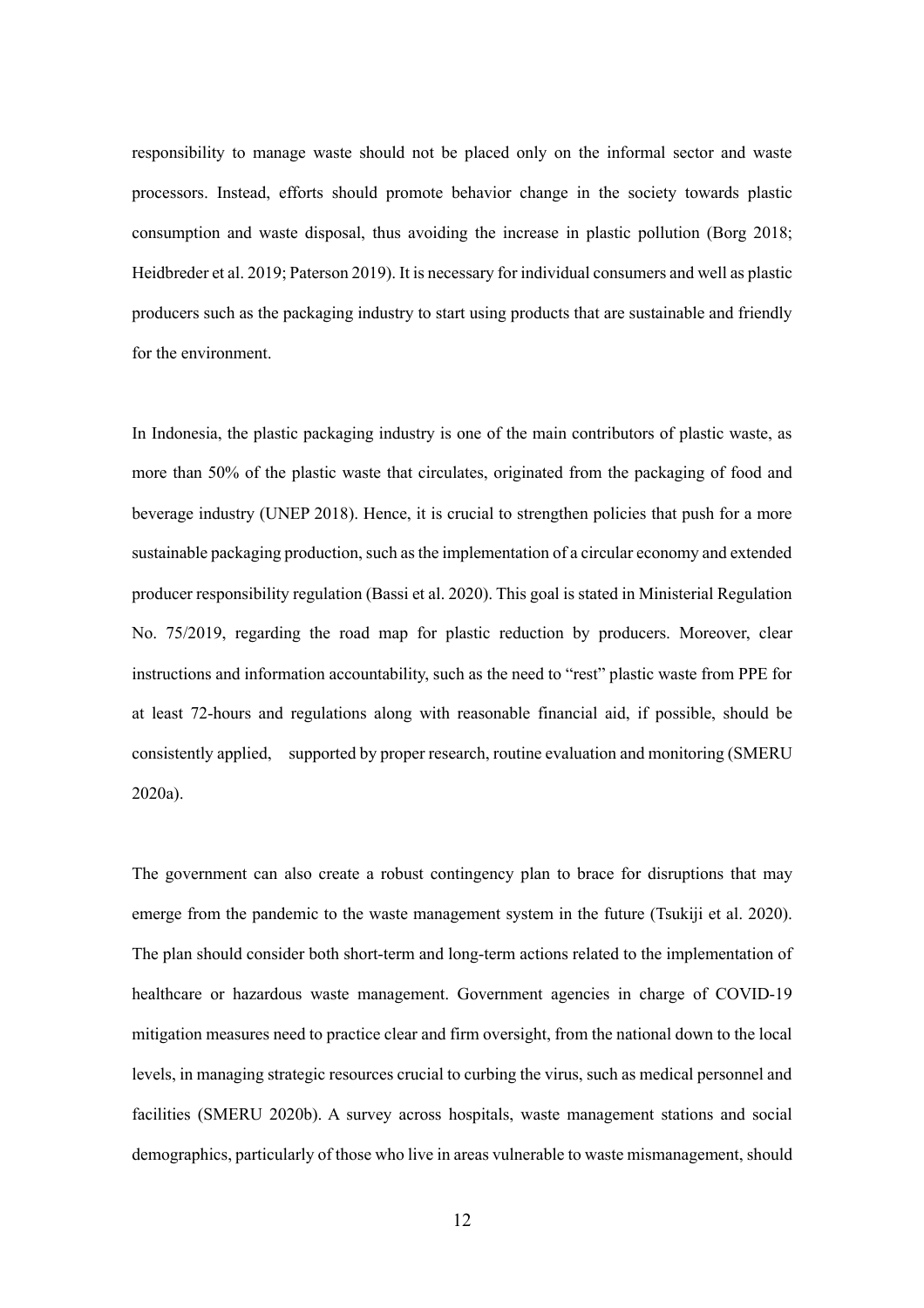be conducted to map out the shift in sources of waste generation and identify the changes in the waste amount/ flow. The survey result could then help to increase the efficiency of the use of resources by improving or maintaining the existing waste management system. This may assist in preventing health risks from an increased amount of waste should there be any service interruptions of waste collection and treatment in the future. In developing such contingency plans, the government should also include the livelihood protection of both the formal and informal sector workers who are involved in the provision of services related to the waste management system to ensure their holistic inclusion (EEA 2020).

Collaboration between stakeholders from various fields related to environmental management is key throughout all of the stages of addressing the plastic waste problem in Indonesia.

The impacts of COVID-19 and environmental change require the explicit consideration of the exposure of individuals and groups to climate change and variability. The slum dwellers are especially vulnerable. Slum dwellers who live along riverbanks are particularly exposed to the increased risks of flooding and land subsidence risks that will be amplified by COVID-19 and global environmental change. The majority lack access to potable water, while many of those who do have access face inadequate supply. The reliance on local waterways and wells exposes slum dwellers to the health risks associated with decreases in water quality.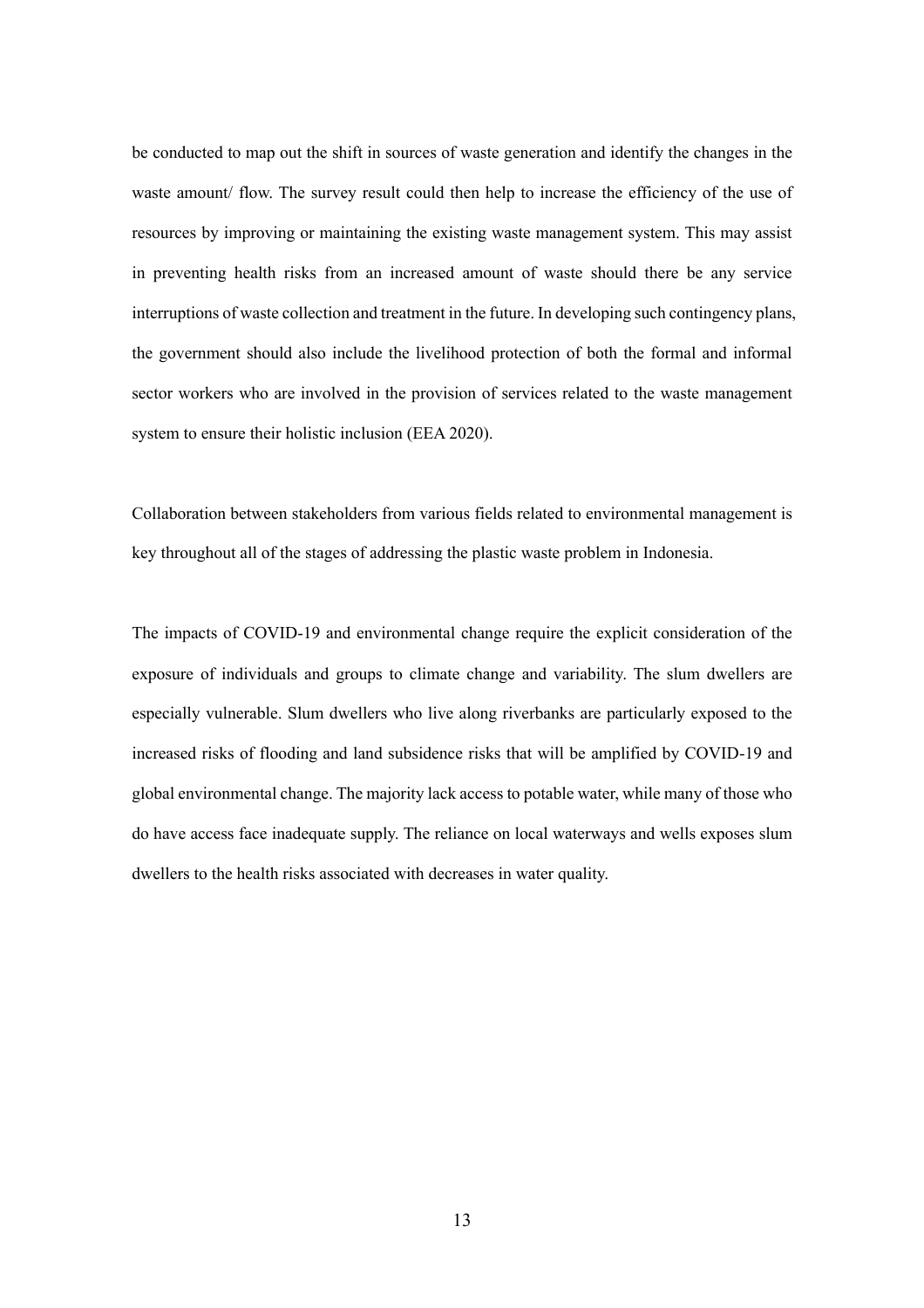#### **References**

Aqil, A. Muh. Ibnu. 2020. "Citarum Rehabilitation Disrupted by COVID-19." *Jakarta Post,* August 9*.* https://www.thejakartapost.com/news/2020/08/09/citarum-rehabilitation-disrupted-by-covid-19.html.

Aragaw, Tadele A. 2020. "Surgical Face Masks as a Potential Source for Microplastic Pollution in the COVID-19 Scenario." *Marine Pollution Bulletin* 159: 111517 https://doi.org/10.1016/j.marpolbul.2020.111517.

- Atkeson, Andrew. 2020. "What Will be the Economic Impact of COVID-19 in the US? Rough Estimates of Disease Scenarios." *NBER Working Paper No. 26867*. Cambridge, MA: National Bureau of Economic Research.
- Bassi, Susana Andreasi, Alessio Boldrina, Giorgia Faracab, and Thomas F. Astrupa. 2020. "Extended Producer Responsibility: How to Unlock The Environmental and Economic Potential of Plastic Packaging Waste?" *Resources, Conservation and Recycling* 162: 105030. https://doi.org/10.1016/j.resconrec.2020.105030
- Borg, Kim. 2018. "How to Break Up with Plastics (Using Behavioural Science)." *The Conversation Indonesia*, July 13. https://theconversation.com/how-to-break-up-with-plastics-usingbehavioural-science-99741.
- Brauch, Hans G. 2005. "Environment and Human Security: Towards Freedom from Hazard Impacts." *InterSecTions.* United Nations University No. 2/2005.
- Canning-Clode, 2020. "Will COVID-19 Containment and Treatment Measures Drive Shifts in Marine Litter Pollution?" *Frontiers in Marine Science* (August). DOI: https://doi.org/10.3389/fmars. 2020.00691
- Cordova, Muhammad Reza, Intan Suci Nurhati, Etty Riani, Nurhasanah, and Marindah YuliaIswaria Iswari. 2020. "Unprecedented Plastic-made Personal Protective Equipment (PPE) debris in River Outlets into Jakarta Bay during COVID-19 Pandemic." *Chemosphere* 268: 129360. https://doi.org/10.1016/j.chemosphere.2020.129360.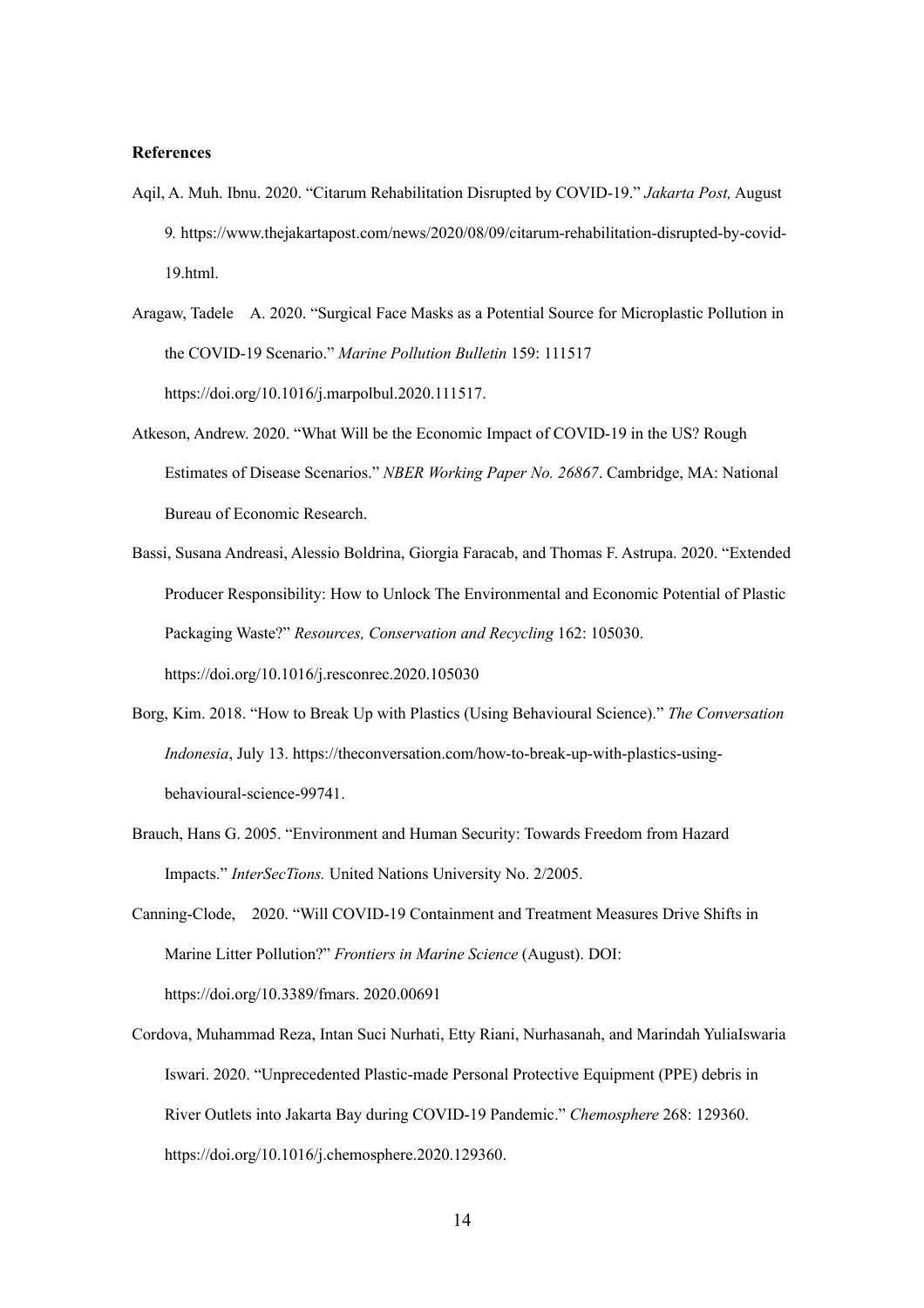- CSEAS. 2020. "Baseline Report: Plastic Pollution in the Citarum River." *ASEANO Project*. https://drive.google.com/file/d/1Psj0MGSx-HTOlS9u0TqUpOWd4ZrVqLNu/view.
- De la-Torre, E. Garielle, and Tadela Assefa Aragaw. 2020. "What We Need to Know About PPE Associated with the COVID-19 Pandemic in the Marine Environment." *Marine Pollution Bulletin* (November). http://doi.org/10.1016/j.marpolbul.2020.111879.

Dermawan, Windy, Akim, Christian Vieri, and Pangersaning Gusti Bayu Alam. 2019. "Environmental Security and Plastic Waste Pollution." *Central European Journal of International and Security Studies* 13 (4): 191-207.

- Dwinantoaji, Hasotro, and D. W. Sumarni. 2020. "Human Security, Social Stigma, and Global Health: The COVID-19 Pandemic in Indonesia." *Journal of Medical Science* 52 (3): 158-165. http://doi.org/10.19106/JMedSciSI005203202014.
- European Environment Agency (EEA). 2020. "Links Between Environmental Challenges Point Towards Increasing Complexity." *The European Environment: State and Outlook 2020 Knowledge for transition to a Sustainable Europe.*

https://www.eea.europa.eu/downloads/9d46232f53f28965fb243adf42c19bda/1606129129/chapt er6.xhtml.pdf.

- El Zowalaty, Mohamed E., Sean G. Young, and Josef D. Järhult. 2020. "Environmental Impact of the COVID-19 Pandemic: A Lesson for the Future." *Infection Ecology & Epidemiology* 10 (1). http://doi.org/10.1080/20008686.2020.1768023.
- Graca, B., M. Bełdowska, P. Wrzesień, and A. Zgrundo. 2014. "Styrofoam Debris as A Potential Carrier of Mercury within Ecosystems." *Environmental Science and Pollution Research* 21: 2263–2271, https://doi.org/10.1007/s11356-013-2153-4.
- Hausmann, Ricardo. 2020. "Flattening the COVID-19 Curve in Developing Countries." Project Syndicate. https://www.project-syndicate.org/commentary/flattening-covid19-curve-indeveloping-countries-by-ricardo-hausmann-2020-03?barrier=accesspaylog.

Heidbreder, Lea Marie, Isabella Babloka, Stefan Drews, and Claudia Menzelc. 2019. "Tackling the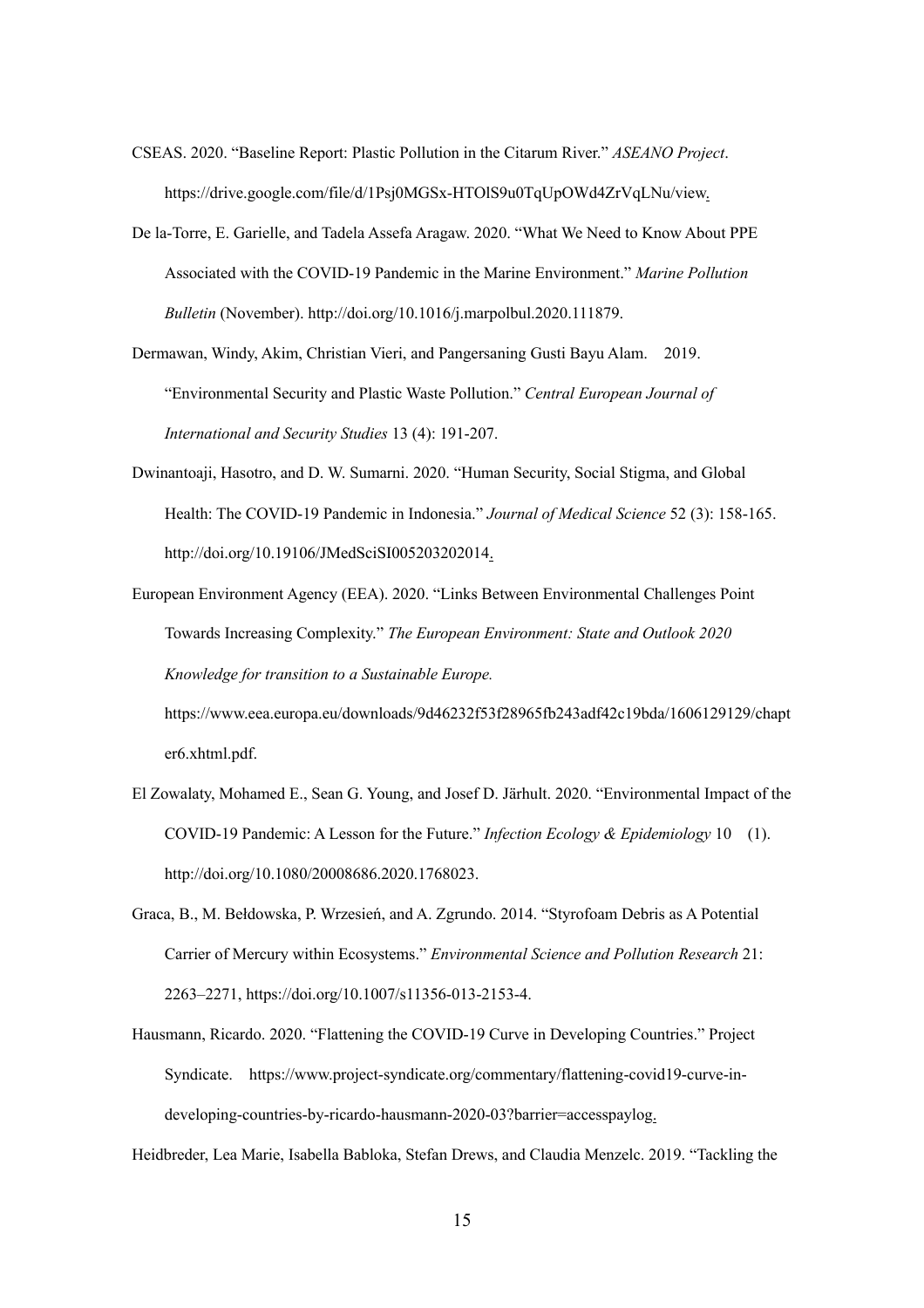Plastic Problem: A Review on Perceptions, Behaviors, and Interventions." *Science of the Total Environment* 668: 1077-1093. https://doi.org/10.1016/j.scitotenv.2019.02.437.

Hodal, Kate, and Karen McVeigh. 2019. "Plastic, Poverty and Paradox: Experts Head to the Ganges to Track Waste." *The Guardian,* August 5.

https://www.theguardian.com/environment/2019/aug/05/plastic-poverty-and-paradox-expertshead-to-the-ganges-to-track-waste.

- Jambeck, Jenna R., Chris Wilcox, Theodore R. Siegler, Miriam Perryman, Anthony Andrady, Ramani Narayan, and Kara Lavendar Law. 2015. "Plastic Waste Inputs from Land Into the Ocean.' *Science Magazine* 347 (6223): 768-771. DOI: 10.1126/science.1260352.
- Khan, I., D. Shah, and S. S. Shah. 2021. "COVID-19 Pandemic and Its Positive Impact on the Environment: An Updated Review." *International Journal of Environment and Technology*, 18: 521-530. https://doi.org/10.1007/s13762-020-03021-3.
- Klemeš, J. J., Yee Van Fan, Raymond R. Tan, and Peng Jiang. 2020. "Minimizing the Present and Future Plastic Waste, Energy and Environmental Footprints Related to COVID-19." *Renewable and Sustainable Energy Reviews,* 127: 109883. https://doi.org/10.1016/j.rser.2020.109883.
- Kulkarni, B. N., and V. Anantharama. 2020. "Repercussions of COVID-19 Pandemic on Municipal Solid Waste Management: Challenges and Opportunities." *Science of the Total Environment* 743: 140693. https://doi.org/10.1016/j.scitotenv.2020.140693.
- Lebreton, L.C.M., J. van der Zwet, J. W. Damsteeg, B. Slat, A. Andrady, and J. Reisser. 2017. "River Plastic Emissions to The World's Oceans." *Nature Communication,* 8: 15611. https://doi.org/10.1038/ncomms15611.
- Lema, Karen. 2019. "Slaves to Sachets: How Poverty Worsens Plastic Pollution." *Bangkok Post,* September 3. https://www.bangkokpost.com/world/1741924/slaves-to-sachets-how-povertyworsens-plastics-pollution*.*
- Matthew, Richard A., J. Barnett, B. McDonald, K. L. O'Brien. 2010. *Global Environmental Change and Human Security*. MIT Press Cambridge: London.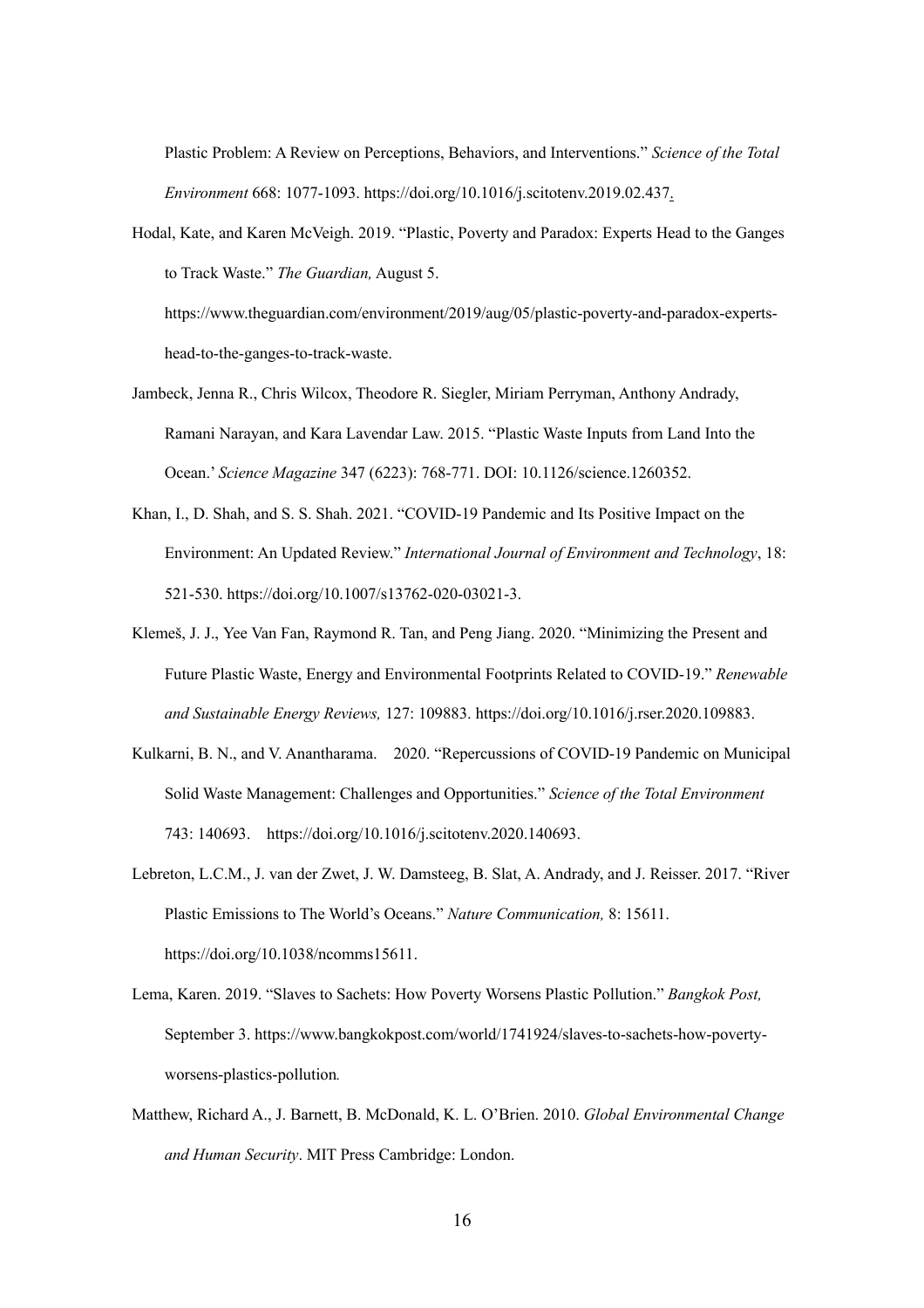- Mine, Yoichi, O. A. Gómez, A. Muto. 2019. "Human Security in East Asia: Assembling A Puzzle," in *Human Security Norms in East Asia,* edited by Y. Mine O. A. Gómez, and A. Muto, 1-22. Palgrave Macmillan: Switzerland.
- Ministry of Environment and Forestry of RI. 2020. "National Plastic Waste Strategic Actions for Indonesia*.*" *MoEF RI*.

Mofijur M., I. M. R. Fattah, M. A. Alam, A. B. M. S. Islam, H. C. Ong, S. M. A. Rahman, G. Najafi, S. F. Ahmed, M. A. Uddin, and T. M. I. Mahlia. 2021. "Impact of COVID-19 on the Social, Economic, Environmental, and Energy Domains: Lessons Learnt from a Global Pandemic." *Sustainable Production and Consumption* 26: 343-359.

https://doi.org/10.1016/j.spc.2020.10.016.

- Nurhati, Intan Suci. 2020. "Dampak PSBB dan WFH terhadap Sampah Plastik Jabodetabek" [The impact of lockdown to plastic pollution in Jakarta and it surrounding area]. *LIPI,* May 23..
- Ouhsine, O., A. Ouigmane, El. Layati, B. Aba, R. Isaifan, and M. Berkani. 2020. "Impact of COVID-19 on the Qualitative and Quantitative Aspect of Household Solid Waste." *Global Journal of Environmental Science and Management* 6: 41-52.

https://doi.org/10.22034/GJESM.2019.06.SI.05.

- Paterson, Harriet. 2019. "Plastic Habits: An Overview for The Collection 'Plastics and Sustainable Earth.'" *Sustainable Earth,* 2 (10). https://doi.org/10.1186/s42055-019-0017-6.
- Patrício Silva, A. L., J. C. Prata, T. R. Walker, D. Campos, A. C. Duarte, A. M. V. M. Soares, D. Barcelò, and T. Rocha-Santos. 2020. "Rethinking and Optimising Plastic Waste Management Under COVID-19 Pandemic: Policy Solutions Based on Redesign and Reduction of Single-use Plastics and Personal Protective Equipment." *Science of the Total Environment*, 742: 140565*.*
- Praveena, Sanha Mangala, and Ahmad Zaharin Aris,. 2021. "The Impacts of COVID-19 on the Environmental Sustainability: A Perspective from the Southeast Asia Region". *Environmental Science and Pollution Research.* https://doi.org/10.1007/s11356-020-11774-0.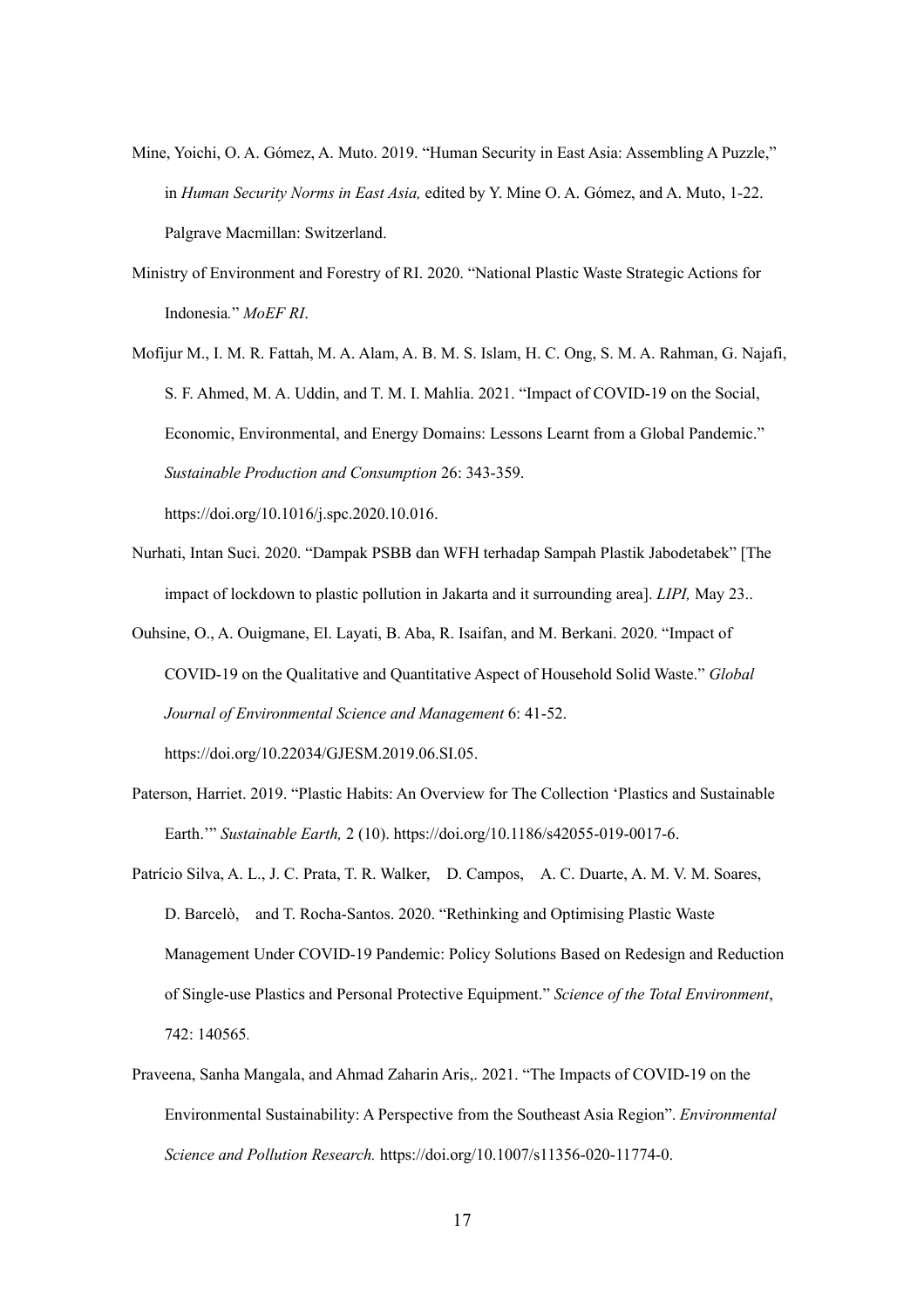- Rizaldi, Bagus Ahmad. 2020. "Satgas Sektor 6 Citarum Harum Antisipasi Sampah saat Hujan" [Special Task Force of Citarum anticipate the increase of waste during rainy season]. *ANTARANews,* October 20. https://www.antaranews.com/berita/1793365/satgas-sektor-6 citarum-harum-antisipasi-sampah-saat-hujan.
- Rugani, B., and D. Caro. 2020. "Impact of COVID-19 Outbreak Measures of Lockdown on the Italian Carbon Footprint." *Science of the Total Environment,* 737: 139806 https://doi.org/10.1016/j.scitotenv.2020.139806.
- Sangkham, Sarawut. 2020. "Face Mask and Medical Waste Disposal during the Covid-19 Pandemic in Asia." *Case Studies in Chemical and Environmental Engineering,* 2: 100052. https://doi.org/10.1016/j.cscee.2020.100052.
- Shidiq, Ahmad Rizal. 2020. "Our Health System Capacity vs the Demand from a Large-Scale Social Distancing Policy." *CSIS Commentaries DMRU-041-EN*. Jakarta: Centre for Strategic and International Studies.
- SMERU. 2020. "Mendorong Revisi UU Penanggulangan Bencana untuk Membangun Tata Kelola Penanggulangan Bencana yang Adaptif Pembelajaran dari Penanganan Pandemi COVID-19 di Indonesia" [Revision of Disaster Management Law for good governance of handling of COVID-19]. *SMERU Catatan Kebijakan,* 5/Agu/2020. (August 2020). https://smeru.or.id/sites/default/files/publication/pb05\_ruu\_in.pdf
- SMERU. 2020. "Menjaga Persepsi Risiko Masyarakat melalui Komunikasi Risiko yang Efektif Pada Masa Pandemi COVID-19" [Effective communication to the society in COVID-19 pandemic]. *SMERU Catatan Kebijakan,* 7/Dec/2020.

https://smeru.or.id/sites/default/files/publication/pb\_07-1-cov.pdf

Sutrisno, Hendri and Fitriana Meilasari. 2020. "Review: Medical Waste Management for COVID-19." *Jurnal Kesehatan Lingkungan* 12 (1): 104-120.

https://doi.org/10.20473/jkl.v12i1si.2020.104-120.

Thaysen, C., K. Stevack, R. Ruffolo, DD. Poirier, H. De Frond, J. DeVera, G. Sheng, and C. M.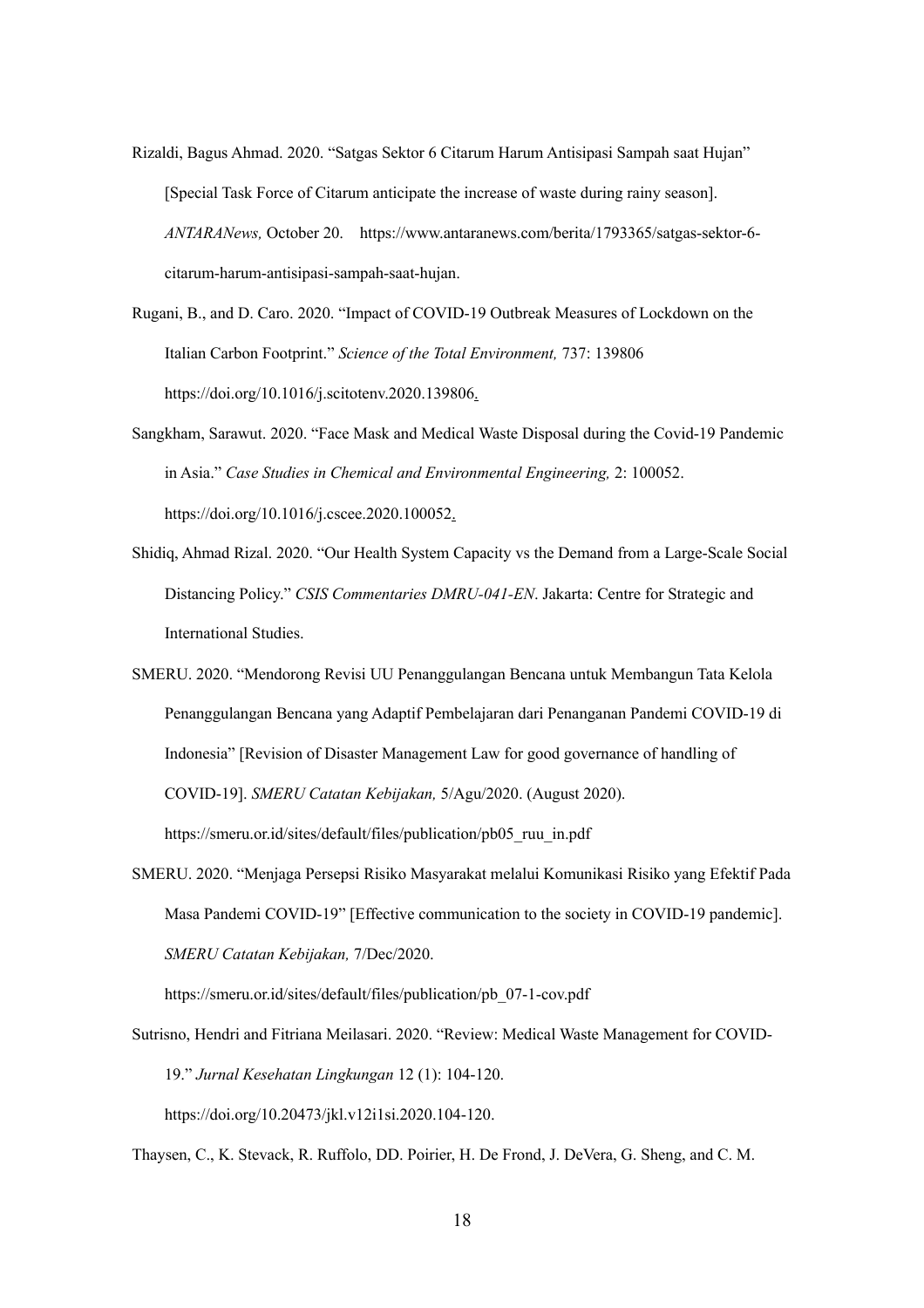Rochman. 2018. "Leachate from Expanded Polystyrene Cups is Toxic to Aquatic Invertebrates (Ceriodaphnia Dubia)." *Frontiers in Marine Science*, 5 (71). https://doi.org/10.3389/fmars.2018.00071.

- Tripathi, Abhilasha, Vinay Kumar Tyagi, Vivekanand Vivekanand, Purnendu Bose, and Surindra Suthard. 2020. "Challenges, Opportunities, and Progress in Solid Waste Management during COVID-19 Pandemic." *Case Studies in Environmental and Chemical Engineering* 2: 100060. https://doi.org/10.1016/j.cscee.2020.100060.
- Trisyanti, Dini. 2020. "Plastic Post-Pandemic: Tragedy or Opportunity?" *Jakarta Post Opinion,* June 3. https://www.thejakartapost.com/academia/2020/06/03/plastics-post-pandemic-tragedy-oropportunity.html.
- Tsukiji, Makoto, M., P. J. D. Gamaralalage, I. S. Y. Pratomo, K. Onogawa, K. Alverson, S. Honda, D. Ternald, M. Dilley, J. Fujioka, and Dyota Condrorini. 2020. "Waste Management During the COVID-19 Pandemic: From Response to Recovery." *United Nations Environment Programme Report*. https://wedocs.unep.org/bitstream/handle/20.500.11822/33416/WMC-19.pdf?sequence=1&isAllowed=y.
- Turner, A., Arnold, R., Williams, T. 2020. "Weathering and Persistence of Plastic in the 300 Marine Environment: Lessons from LEGO." *Environmental Pollution* 262, 114299. https://doi.org/10.1016/j.envpol.2020.114299.
- UNEP. 2018. "Single Use Plastics: A Roadmap for Sustainability." https://www.unep.org/ietc/resources/publication/single-use-plastics-roadmap-sustainability.
- UNEP and OHCHR. 2020. "Human Rights, The Environment and COVID-19." https://wedocs.unep.org/bitstream/handle/20.500.11822/33510/HRE1.pdf?sequence=1&isAllow ed=y.
- World Bank. 2020. "Stemming the Plastic Tide in Indonesia: Policy, Investments and Research." World Bank, October 6. https://www.worldbank.org/en/news/feature/2020/10/06/stemming-theplastics-tide-in-indonesia.